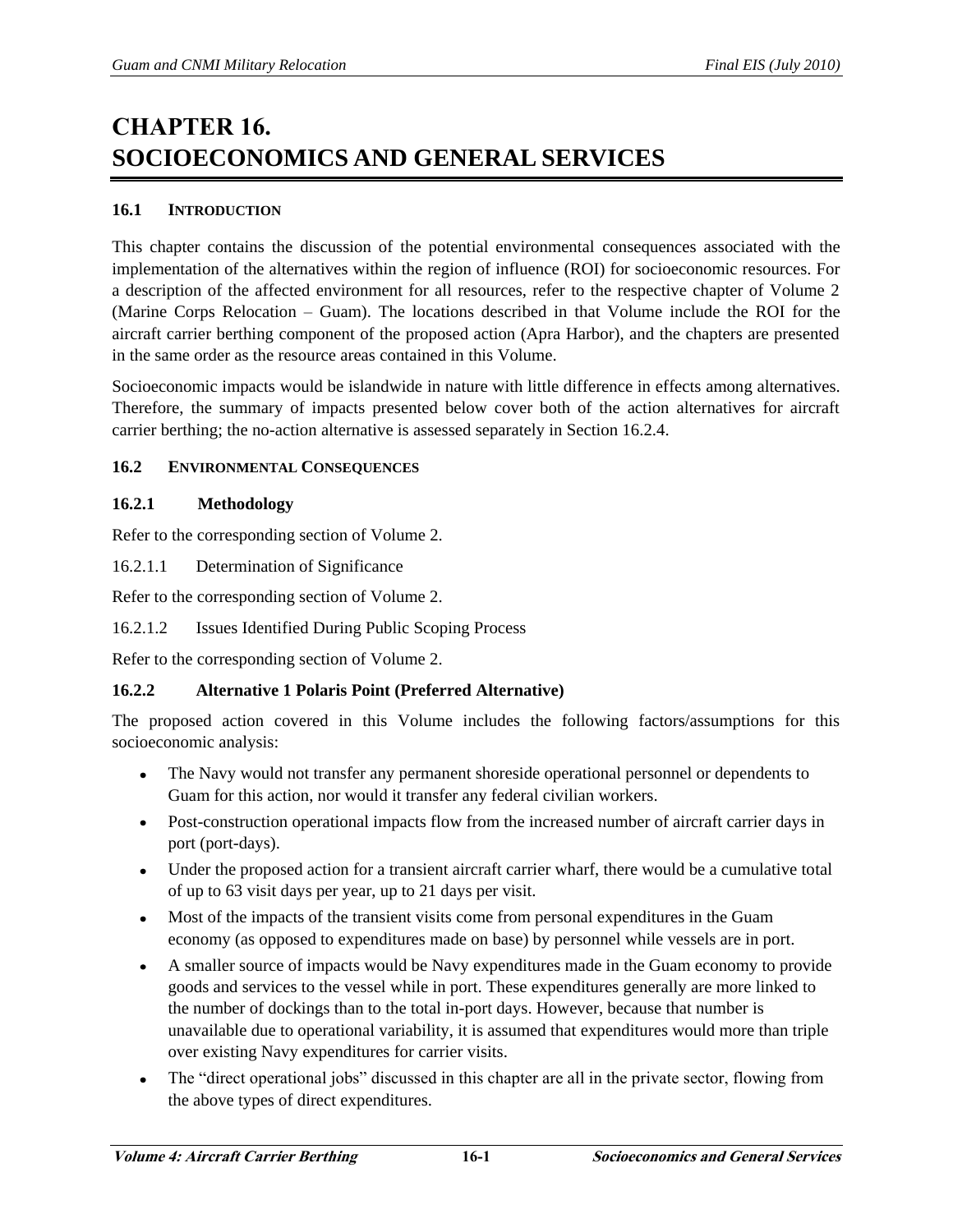# 16.2.2.1 Population Impacts

#### Project Related Population

There would be no direct population increases attributed to this action though there would be induced population increases as a result of this action. Refer to Volume 2 for additional information.

#### *Approach to Analysis*

Table 16.2-1 provides assumptions made in conducting analyses for the construction phase, as well as the source of, or rationale for, those assumptions.

| Assumption                                    | Assumed Value | Source/Rationale                              |
|-----------------------------------------------|---------------|-----------------------------------------------|
| Average number of dependents for in-migrating |               | Estimate based on contractor interviews       |
| direct, on-site, construction jobs            | $0.20 - 0.35$ | (Appendix F Socioeconomic Impact              |
|                                               |               | Assessment Study (SIAS)                       |
| Average number of dependents for in-migrating |               | U.S. Census national data on persons per jobs |
| direct from purchases jobs                    | $0.95 - 1.0$  | (U.S. Census Bureau 2000) and Guam            |
|                                               |               | Department of Labor (GDoL) interviews         |
|                                               |               | (Appendix F SIAS).                            |
| Average number of dependents for in-migrating |               | U.S. Census national data on persons per jobs |
| indirect/induced jobs                         | $0.95 - 1.0$  | (U.S. Census Bureau 2000) and GDoL            |
|                                               |               | interviews (Appendix F SIAS).                 |

**Table 16.2-1. Construction Component Assumptions for Project Related Population Impacts** 

Table 16.2-2 provides assumptions made in conducting analysis for the operation phase, as well as the source of, or rationale for, those assumptions.

|  |  | Table 16.2-2. Operational Component Assumptions for Project Related Population Impacts |
|--|--|----------------------------------------------------------------------------------------|
|  |  |                                                                                        |

| Assumption                                                                  | Assumed Value | Source/Rationale                                                                                                     |
|-----------------------------------------------------------------------------|---------------|----------------------------------------------------------------------------------------------------------------------|
| Average number of dependents for in-migrating<br>direct from purchases jobs | $0.95 - 1.0$  | U.S. Census national data on persons per jobs<br>(U.S. Census Bureau 2000) and GDoL<br>interviews (Appendix F SIAS). |
| Average number of dependents for in-migrating<br>indirect/induced jobs      | $0.95 - 1.0$  | U.S. Census national data on persons per jobs<br>(U.S. Census Bureau 2000) and GDoL<br>interviews (Appendix F SIAS). |

*Impacts* 

Table 16.2-3 indicates the peak construction total impact would peak at 1,478 people in 2012. By 2015 the increase would stabilize at 386 people, related to economic activity created by the spending of transient personnel.

**Table 16.2-3. Estimated Population Increase Related to Navy Proposed Action** 

|                       | 2010 | 2011  | 2012 | 2013 | 2014 | 2015 | 2016 | 2017 | 2018 | 2019 | 2020 |
|-----------------------|------|-------|------|------|------|------|------|------|------|------|------|
| <b>Combined Total</b> |      |       |      |      |      |      |      |      |      |      |      |
| Impact                |      | 1.108 | ,478 | ,455 | 968  | 386  | 386  | 386  | 386  | 386  | 386  |

*Notes:* Population figures exclude existing Guam residents who obtain employment as a result of the proposed action. The amount of population from active-duty military personnel and dependents is also provided there for each year.

Figure 16.2-1 suggests population would slightly exceed the baseline trend by about 1% at the 2012 construction peak and by less than 1% thereafter.

This does not meet the 2% threshold for significance being used for this analysis.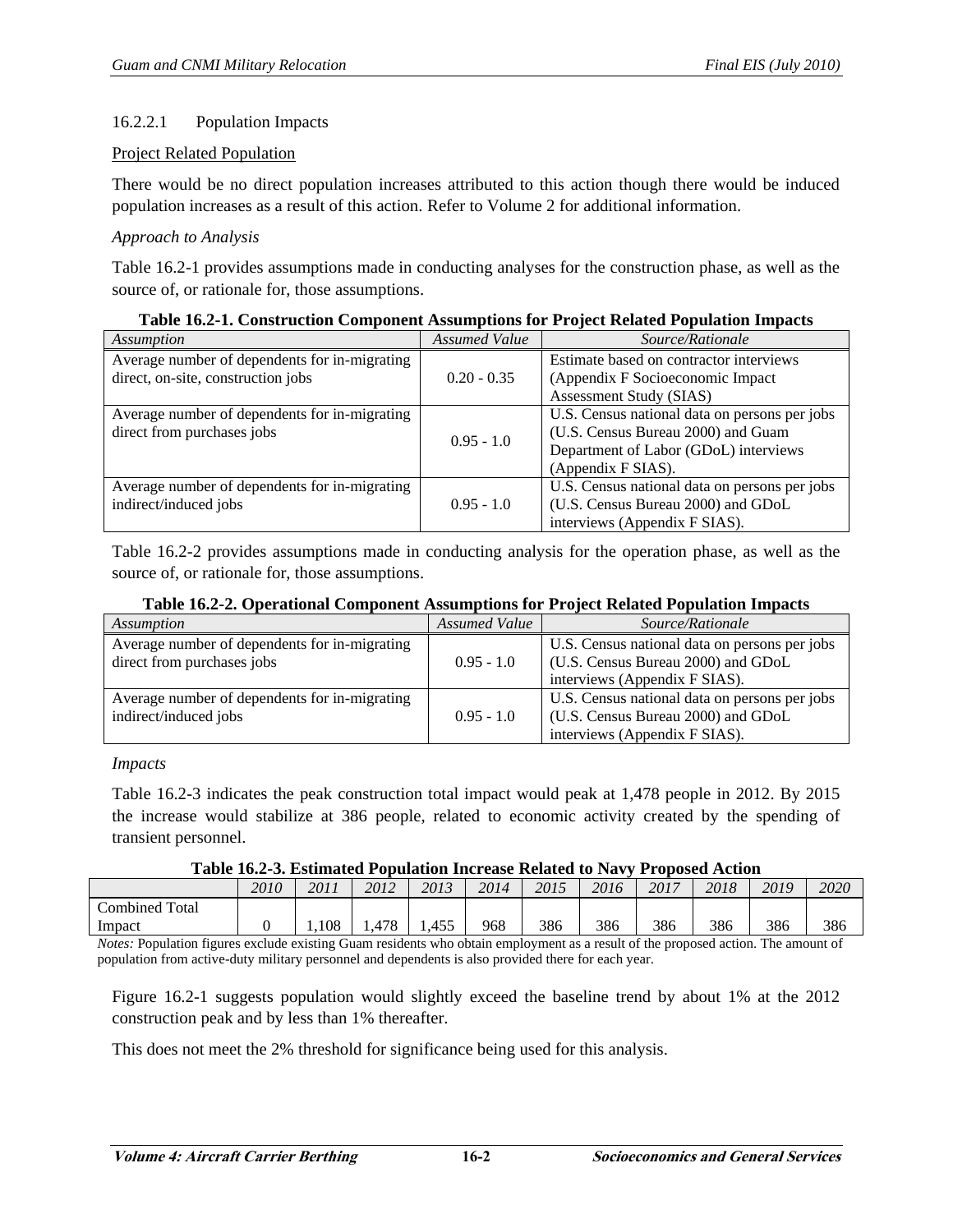

**Figure 16.2-1. Population With and Without Proposed Action** 

# Demographic Characteristics

Refer to the corresponding section of Volume 2 for introductory statements, approach to analysis (including data sources) and analysis.

# Household Characteristics

Refer to the corresponding section of Volume 2 for introductory statements, approach to analysis (including data sources) and analysis.

#### 16.2.2.2 Economic Impacts

#### Employment and Income

Refer to the corresponding section of Volume 2 for introductory statements, approach to analysis (including data sources) and analysis.

# *Civilian Labor Force Demand - Impacts*

Table 16.2-4 shows a combined total civilian labor force demand for 1,094 full-time equivalent (FTE) workers in the peak construction years of 2012 and 2013, declining to a stable figure of 232 from 2015 on after construction ceases.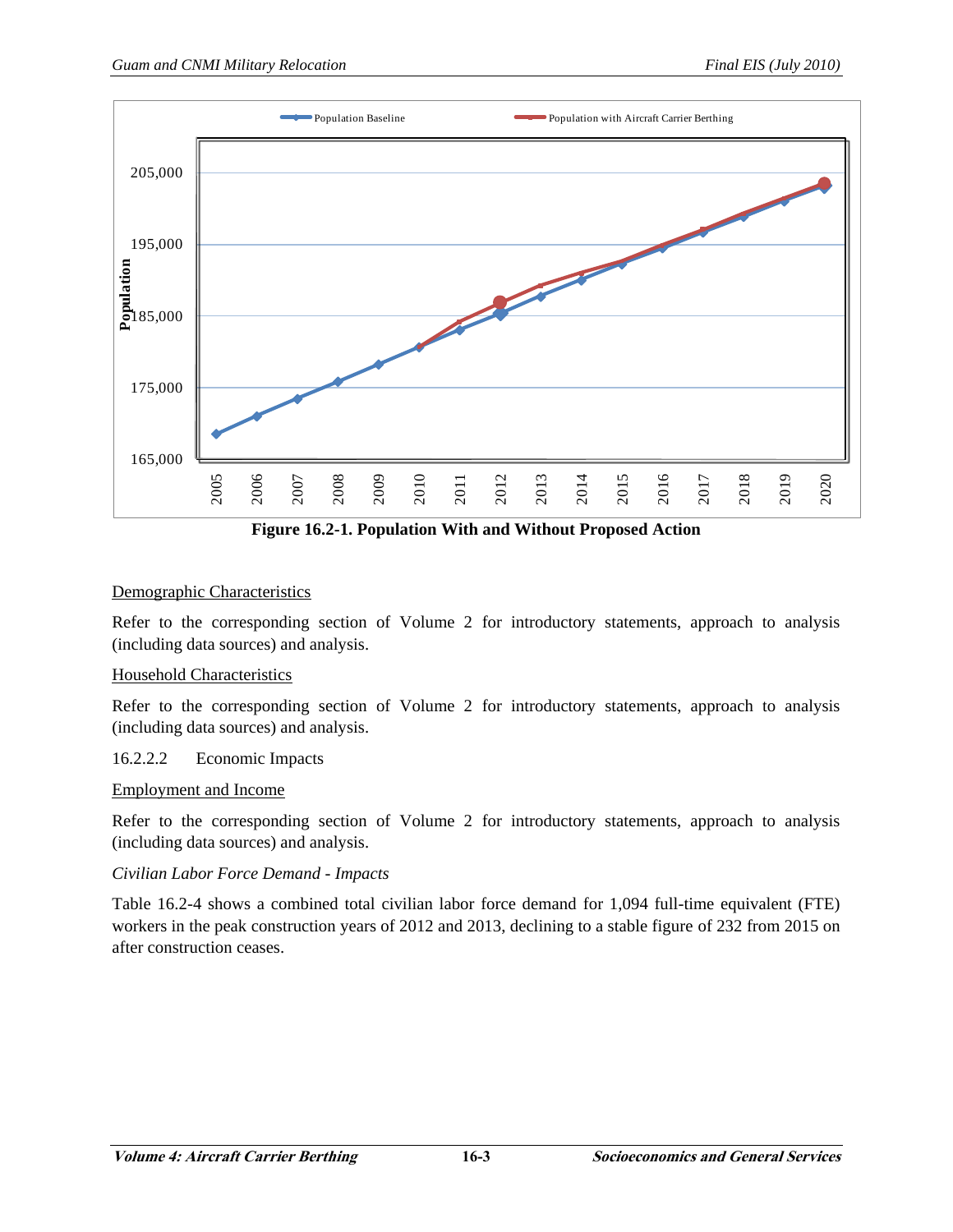| Table 16.2-4. Impact on Civilian Labor Force Demand (Full-Time Equivalent Jobs) |      |      |      |      |      |      |      |      |      |      |      |
|---------------------------------------------------------------------------------|------|------|------|------|------|------|------|------|------|------|------|
|                                                                                 | 2010 | 2011 | 2012 | 2013 | 2014 | 2015 | 2016 | 2017 | 2018 | 2019 | 2020 |
| <b>Combined Total Impact</b>                                                    |      | 822  | .094 | .093 | 820  | 232  |      |      |      |      |      |

#### **Table 16.2-4. Impact on Civilian Labor Force Demand (Full-Time Equivalent Jobs)**

*Notes: Demand is in terms of FTE jobs. Portion assumed to be filled by Guam residents is not subtracted from these figures.* 

Figure 16.2-2 shows estimated labor force demand with and without the proposed action. During the peak years of 2012-2013, labor force demand is about 2% above the baseline trend. After construction, labor force demand is only 0.5% above where it would be without the proposed action.



*Note:* In this analysis, a 2% increase over baseline trend at the construction peak is considered sufficiently significant and beneficial to merit a calculation of the total value. In this and other following figures, where that 2% threshold is reached, the numbers shown at the 2012-2013 peak are the sums of the projected baseline trend – what would happen without the project – plus the estimated combined total impact from the foregoing table. This does not include the other military relocation projects.

# **Figure 16.2-2. Labor Force Demand (FTE Jobs) With and Without CVN Proposed Action**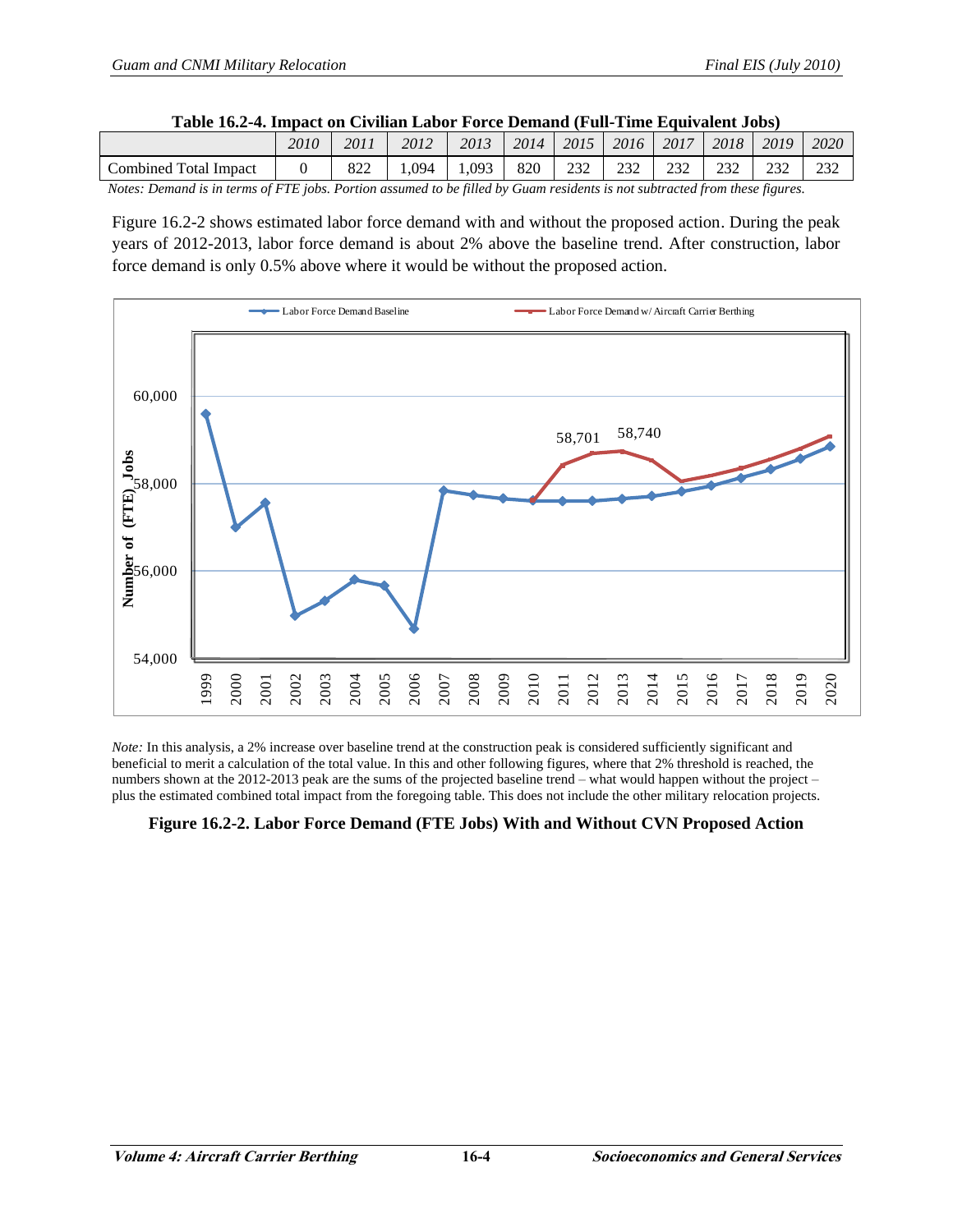# *Civilian Labor Force Supply - Impacts*

Table 16.2-5 shows the probable labor force supply for direct onsite military construction jobs.

|                              |          |      | <b>Naval Facilities</b> |      |      |              |          |
|------------------------------|----------|------|-------------------------|------|------|--------------|----------|
|                              | 2010     | 2011 | 2012                    | 2013 | 2014 | 2015         | 2016     |
| <b>TOTAL</b>                 | 0        | 460  | 613                     | 613  | 460  | $\mathbf{0}$ |          |
| <b>GUAM</b>                  | 0        | 74   | 89                      | 78   | 59   | 0            |          |
| <b>OFF-ISLAND</b>            | 0        | 386  | 525                     | 535  | 401  | 0            |          |
| H-2B Workers                 | 0        | 267  | 366                     | 376  | 282  | $\theta$     | $\Omega$ |
| Philippines                  | 0        | 227  | 311                     | 320  | 240  | $\theta$     | $\Omega$ |
| Other                        | 0        | 40   | 55                      | 56   | 42   | $\theta$     | $\Omega$ |
| CONUS/HI/Japan               | $\Omega$ | 71   | 95                      | 95   | 71   | $\theta$     | $\Omega$ |
| <b>CNMI</b>                  | 0        | 9    | 12                      | 12   | 9    | $\theta$     | $\Omega$ |
| <b>Other Pacific Islands</b> | $\Omega$ | 38   | 51                      | 51   | 38   | $\theta$     | 0        |

# **Table 16.2-5. Estimated Origin of Workers Constructing**

*Notes:* Numbers may not add exactly due to rounding.

Table 16.2-6 estimates the share of non-military construction direct and indirect jobs, going to Guam residents versus off-island workers.

#### **Table 16.2-6. Estimated Numbers of On-Island Workers for Various Job Categories Other Than Direct On-Site Construction**

|                                     |      | -------- | ------------     |                     | -----<br>-------                          |               | ------------------ |      |              |      |      |
|-------------------------------------|------|----------|------------------|---------------------|-------------------------------------------|---------------|--------------------|------|--------------|------|------|
|                                     | 2010 | 2011     | 2012             | 2013                | 2014                                      | 2015          | 2016               | 2017 | 2018         | 2019 | 2020 |
| Workers<br>Guam                     |      |          | $\epsilon$<br>ΟZ | 67                  | 56                                        | $\sim$<br>ر ر | 78                 | 196  | 196          | 196  | 196  |
| <b>Off-Island Workers</b>           |      | 310      | 419              | $41^\circ$<br>т ⊥ ∠ | 304                                       | 198           | 154                | 36   | $\sim$<br>36 | 36   | 36   |
| $\sim$ $\sim$<br>$\sim$<br>$\cdots$ |      |          |                  |                     | $\sim$ $\sim$ $\sim$ $\sim$ $\sim$ $\sim$ |               |                    |      |              |      |      |

*Note: Demand is in terms of FTE jobs, and assumes one worker per FTE job.*

# *Civilian Labor Force Income - Impacts*

Civilian labor force income amounts apply to the additional labor force as a whole, rather than to the situation of individual workers. Table 16.2-7 shows that the peak figure for this analysis is \$38 million, falling back to \$9 million for the permanent operation stage from 2015 and beyond.

#### **Table 16.2-7. Impact on Civilian Labor Force Income (Millions of 2008 \$s)**

|                                 | 2010             | 2011       | 2012       | 2013 | 2014       | 2015 | 2016 | $\angle 2017$ | 2018 | 2019 | 2020 |
|---------------------------------|------------------|------------|------------|------|------------|------|------|---------------|------|------|------|
| œ<br>Impact<br>Combined<br>otal | ሶ $\Gamma$<br>JО | ፍንՋ<br>0∠0 | coo<br>ააა | \$38 | 000<br>ക∠റ | \$9  | \$S  | \$9           | \$9  | \$9  | \$9  |

Figure 16.2-3 adds the combined total impact figures to the baseline trend in order to show significant long-term positive effects on income. Labor force income is about 2% over the baseline trend at the construction peak and about 0.5% thereafter in the steady-state phase. The 2% figure meets the criterion used in this analysis for a beneficial significant impact.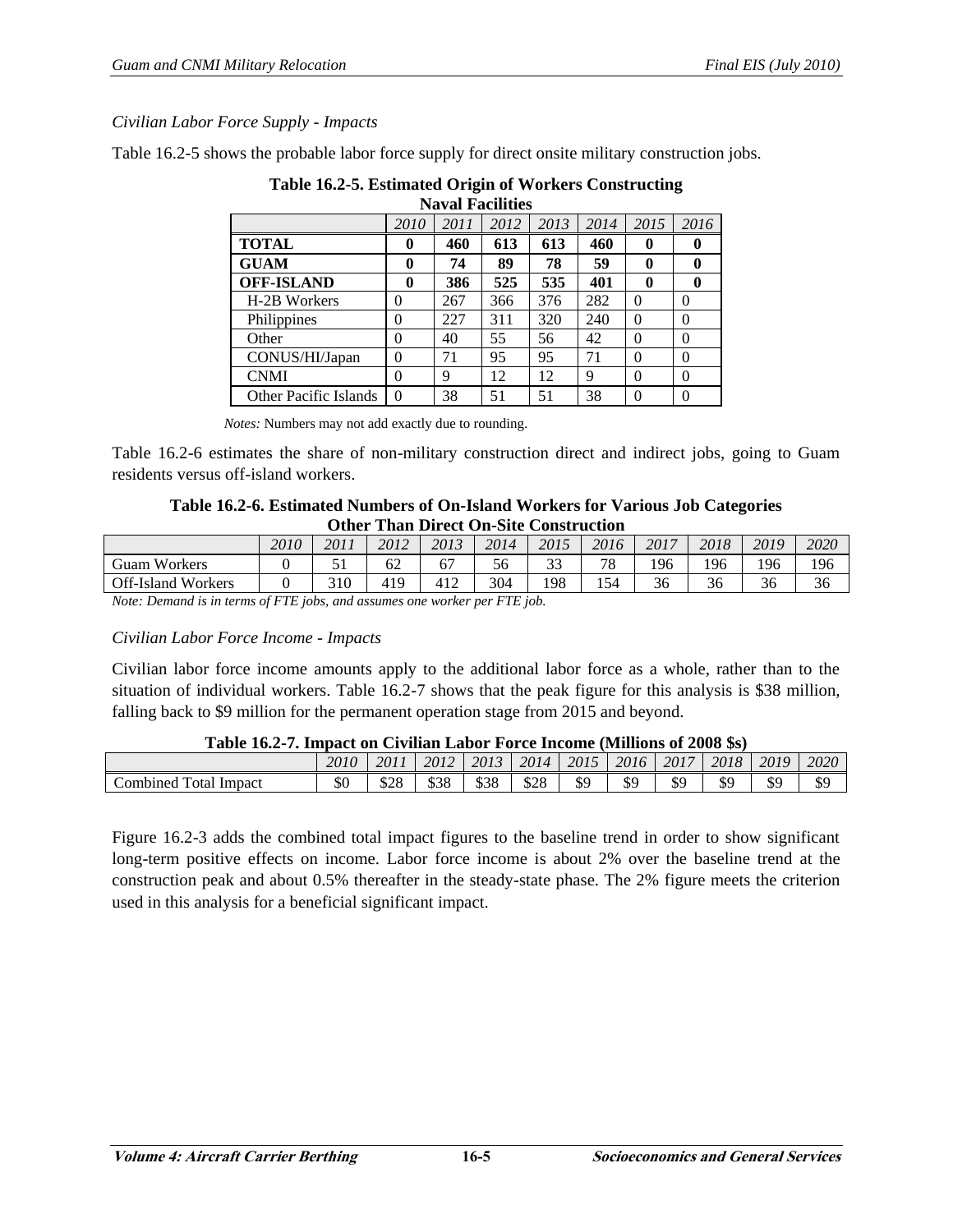

**Figure 16.2-3. Labor Force Income (Millions of 2008 \$s) With and Without Proposed Action** 

# *Standard of Living - Impacts*

Refer to the corresponding section of Volume 2 for a general discussion.

# *Unemployment - Impacts*

Refer to the corresponding section of Volume 2 for a general discussion.

# **Housing**

Refer to the corresponding section of Volume 2 for introductory statements and approach to analysis (including data sources).

# *Impacts*

Refer to the corresponding section of Volume 2 for a general discussion of housing supply.

Table indicates the combined total impact of the proposed action would be a demand for 286 new civilian housing units in the construction peak year of 2012, falling to 99 after construction ends/operation begins in 2015.

| Table 10.2-0. Demand for frew Civilian Housing Omis |      |      |      |           |      |      |      |      |      |      |      |
|-----------------------------------------------------|------|------|------|-----------|------|------|------|------|------|------|------|
|                                                     | 2010 | 2011 | 2012 | 2013      | 2014 | 2015 | 2016 | 2017 | 2018 | 2019 | 2020 |
| Combined Total Impact                               |      | 216  | 286  | ריר<br>∠≀ | 176  | 99   | QQ   | QQ   | QQ   | o٥   | 99   |

#### **Table 16.2-8. Demand for New Civilian Housing Units**

Figure 16.2-4 projects a baseline trend in housing supply based on historical rates of development. The proposed action would push housing demand over the baseline trend minimally and the impact would be considered less than significant.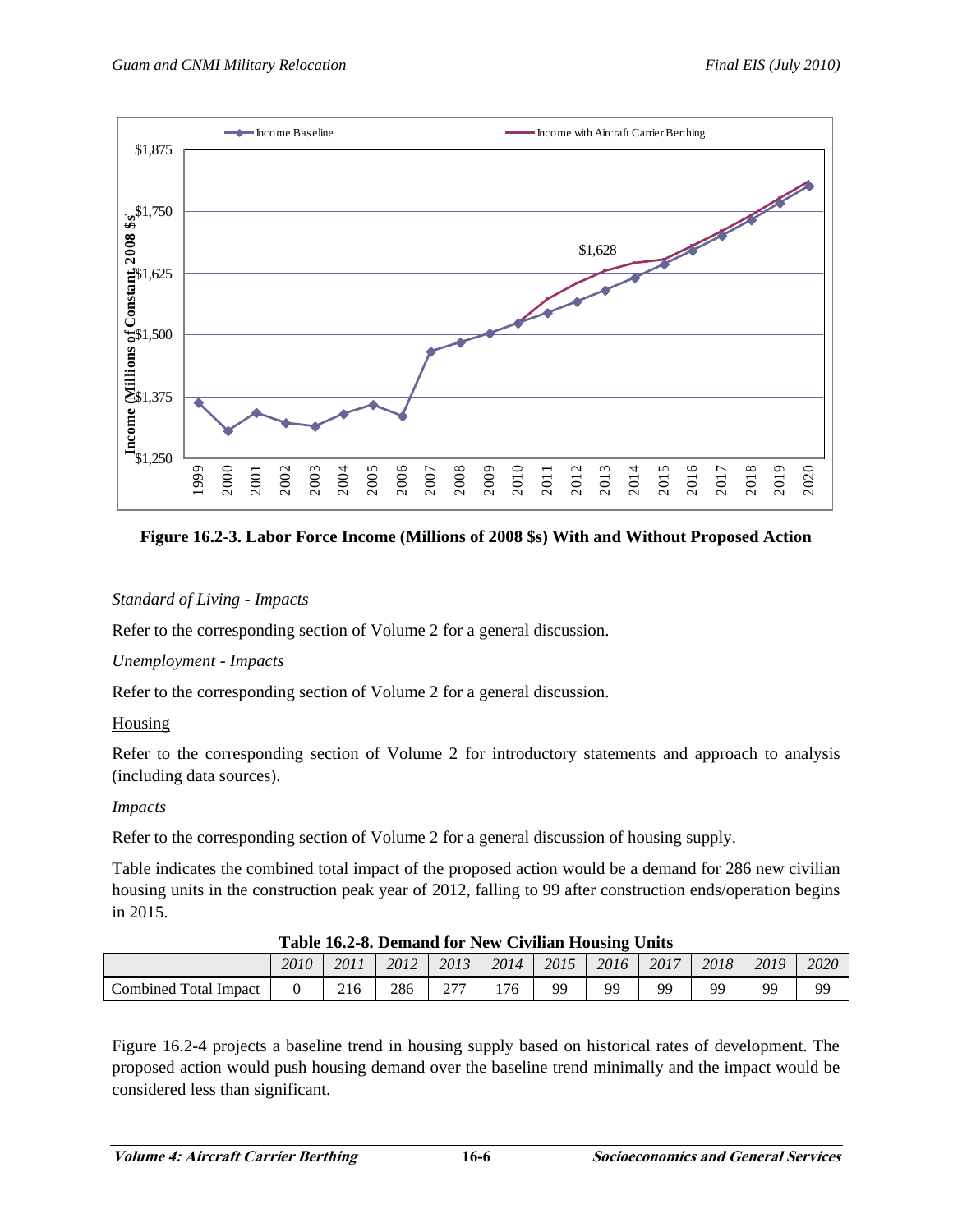

**Figure 16.2-4. Civilian Housing Demand with Proposed Action and Housing Supply** 

# Local Government Revenues

Refer to the corresponding section of Volume 2 for introductory statements and approach to analysis (including data sources).

Note that this is not intended as a comprehensive estimate of all revenues, but only of primary ones. Tax revenue sources analyzed here include Gross Receipts Tax, Corporate Income Tax and Personal Income Tax.

# *Impacts*

Table 16.2-9 shows the combined total impacts for each of the three primary revenue sources. Revenues from personal income taxes would be the highest of the revenue sources estimated, reaching \$4.5 million during the construction peak in 2012-2013 and falling to \$1 million after construction. Gross Receipts Tax would bring in about \$4 million per year from 2012 to 2013 and falling to \$680,000 after construction. Corporate income tax revenues would reach \$1 million in 2012-2013 and decline to \$173,000 after construction.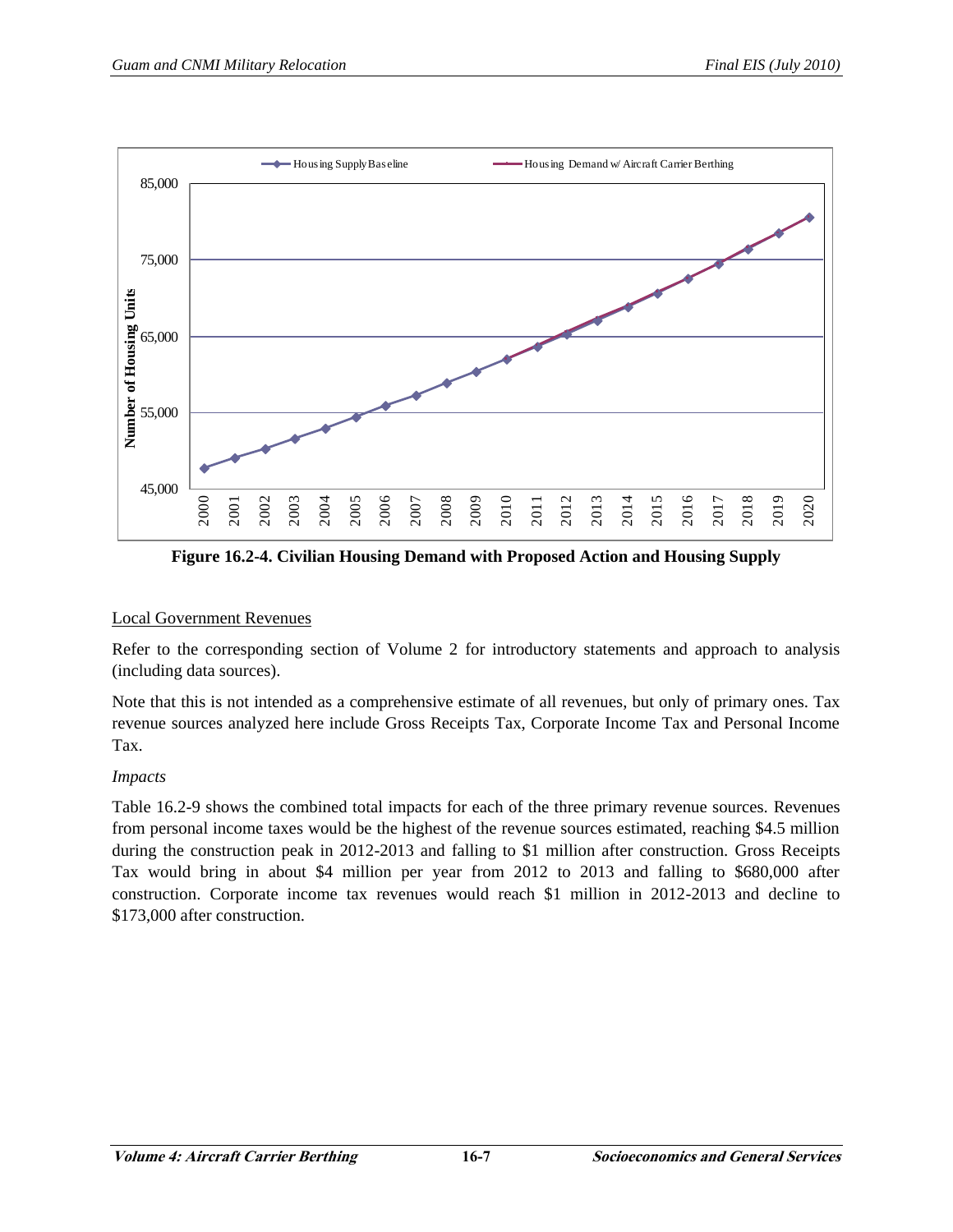| , _, , , , , _ , _ , , _ , _ , _ |      |         |         |         |         |         |         |         |         |         |         |
|----------------------------------|------|---------|---------|---------|---------|---------|---------|---------|---------|---------|---------|
|                                  | 2010 | 2011    | 2012    | 2013    | 2014    | 2015    | 2016    | 2017    | 2018    | 2019    | 2020    |
| <b>Gross Receipts Tax</b>        | \$0  | \$3,010 | \$4,011 | \$4,009 | \$3,007 | \$680   | \$680   | \$680   | \$680   | \$680   | \$680   |
| Corporate Income<br>Tax          | \$0  | \$768   | \$1,023 | \$1,022 | \$767   | \$173   | \$173   | \$173   | \$173   | \$173   | \$173   |
| Personal Income<br>Tax           | \$0  | \$3,400 | \$4,526 | \$4,519 | \$3.390 | \$1,061 | \$1,061 | \$1,061 | \$1,061 | \$1,061 | \$1,061 |
| Total                            | \$0  | \$7,177 | \$9,560 | \$9,551 | \$7,163 | \$1,914 | \$1,914 | \$1,914 | \$1,914 | \$1,914 | \$1,914 |

|  | Table 16.2-9. Impact on Selected Tax Revenues (1,000s of 2008 \$s) |  |
|--|--------------------------------------------------------------------|--|
|--|--------------------------------------------------------------------|--|

Figure 16.2-5 shows the projected total tax revenues from the three sources with and without the proposed action. The baseline trend for the Government of Guam (GovGuam) tax revenues is declining based on existing data from 1997-2007. The chart shows revenues above the baseline trend by about 2% at construction peak and less than 1% above trend thereafter. This meets the criterion used in this analysis for a beneficial significant impact (though the long-term operational impact alone does not).



**Figure 16.2-5. Gross Receipts Tax Revenue With and Without Proposed Action** 

# Gross Island Product

Refer to the corresponding section of Volume 2 for introductory statements and approach to analysis.

# *Impacts*

Table 16.2-10 shows that the combined impact of military activities alone would add a stable amount of \$13 million to the Gross Island Product (GIP) by 2015, when port calls increase and economic activity generated by transient personnel is taking place. During the construction phase, combined total impacts range between \$21 and \$28 million.

| Table 16.2-10. Impact on Gross Island Product (Millions of 2008 \$s) |  |  |  |
|----------------------------------------------------------------------|--|--|--|
|                                                                      |  |  |  |

| A WAXAY AYIM AYI AMMADO YA YA YAN AMMAMA A AYO WAYYI MAMMAMA YA MUVU WA I |      |                   |      |      |                             |            |      |       |              |               |      |
|---------------------------------------------------------------------------|------|-------------------|------|------|-----------------------------|------------|------|-------|--------------|---------------|------|
|                                                                           | 2010 | 2011              | 2012 | 2013 | 2014                        | 2015       | 2016 | 2017  | 2018         | 2019          | 2020 |
| <b>Total Impact</b><br>combined                                           | \$0  | <b>ሮኅ1</b><br>0/1 | \$28 | \$28 | <u>ሮ ኅ</u> 1<br>$D_{\perp}$ | 012<br>σIJ | \$13 | J 1 J | 0.12<br>91 J | ሰ1 ኅ<br>ن 1 ب | \$13 |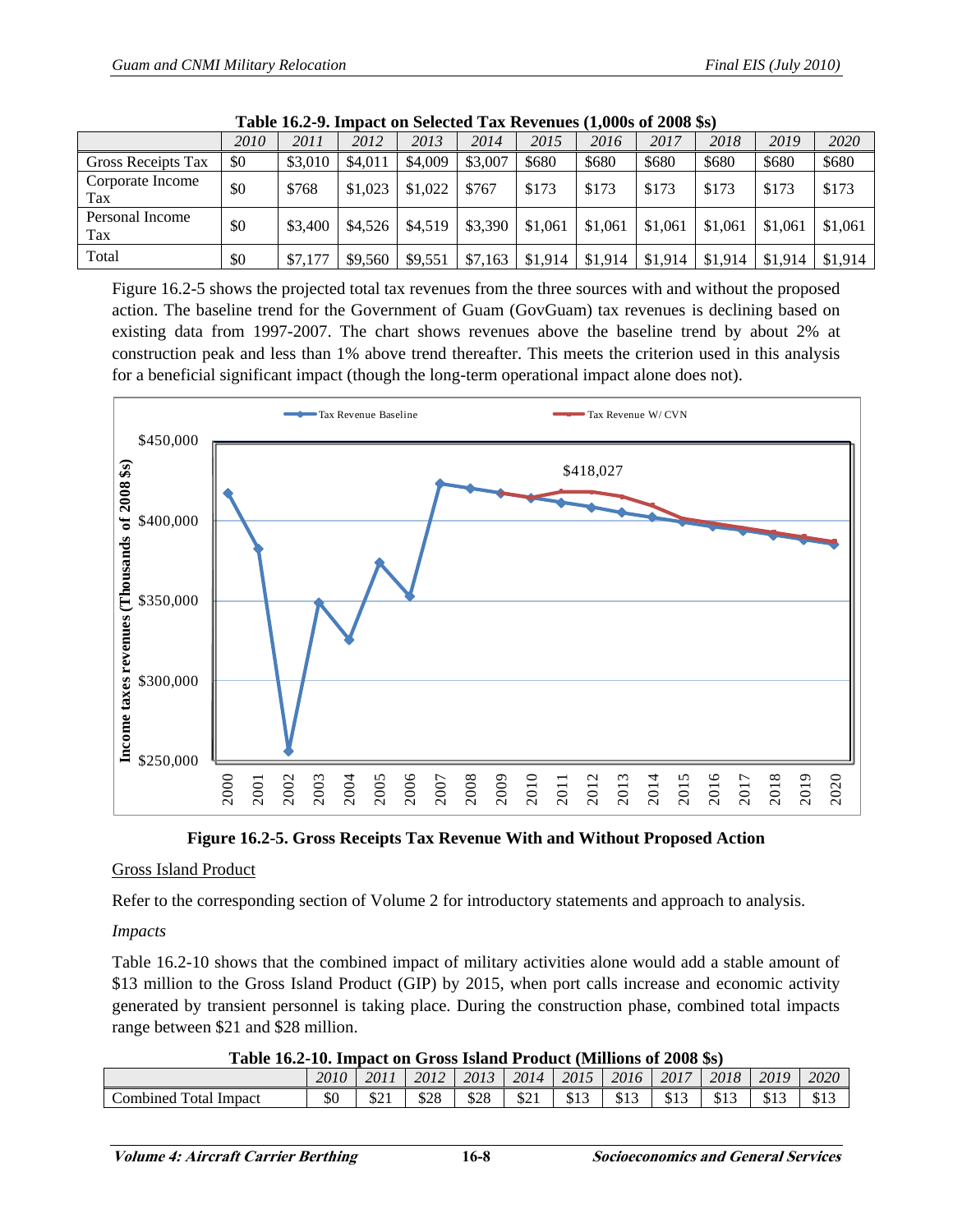Figure 16.2-6 shows the projected total GIP with and without the proposed action. The figure shows the GIP slightly (less than 1%) above the baseline trend during construction years. Beginning in 2015, when transient personnel presence increases, the GIP would remain less than 1% over the baseline trend. This is a beneficial impact but does not meet the 2% threshold for significance being used for this analysis.



# **Figure 16.2-6. Gross Island Product (Millions of 2008 \$s) With and Without Proposed Action**

# Local Business Contracts

Refer to the corresponding section of Volume 2 for general discussion.

The Aircraft Carrier Berthing action in Apra Harbor would warrant less construction activity than the Marine Corps relocation; however, as noted therein, local businesses would still experience benefits. The operational phase for this Naval project would present far fewer opportunities than Marine Corps activities.

# Tourism

Refer to the corresponding section of Volume 2 for a general discussion.

Almost all of the impacts described in Volume 2 for the Marine Corps relocation would be supplemented by the berthing of a Navy carrier at Apra Harbor, though the carrier alone, in the absence of any Marine Corps relocation, would have less impact in and of itself. Table 16.2-11 details the impacts that would be specifically generated by the berthing of a Navy carrier at Apra Harbor. The bolded impact is the only impact during the operation phase that would be a result of the Navy action only (and not the Marine Corps or Army actions).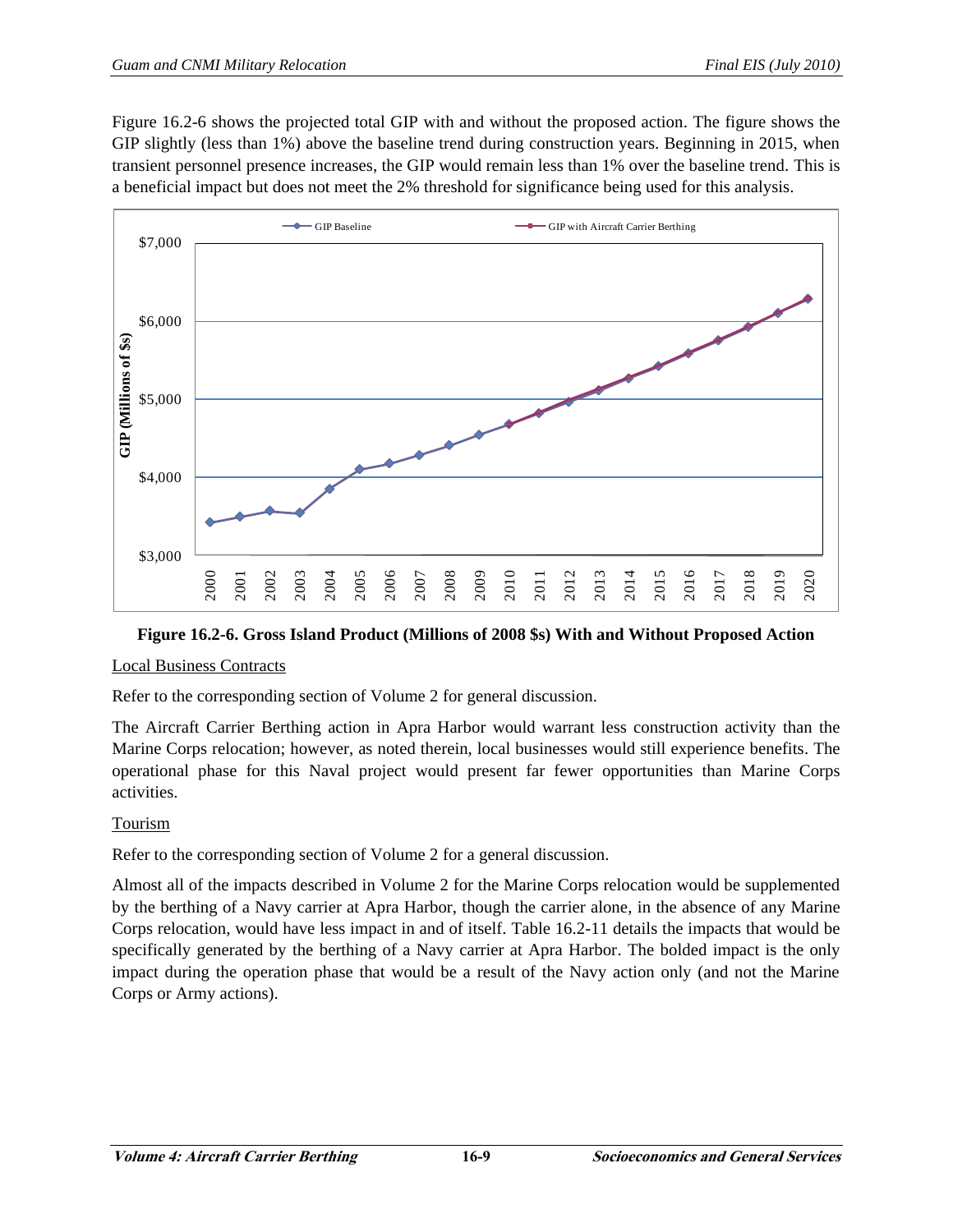| Construction                                      | <i>Operation</i>                                      |
|---------------------------------------------------|-------------------------------------------------------|
| Impacts on ocean-based tourism from environmental | Impacts on hotel revenues and occupancy taxes         |
| degradation.                                      | from timing of large-scale exercises.                 |
|                                                   | More airline and hotel business from military friends |
|                                                   | and family, R&R, military business travelers.         |
|                                                   | Impacts on ocean-based tourism from greater           |
|                                                   | competition between activities.                       |

|  |  | Table 16.2-11. Topics for Tourism Impact Analysis (Aircraft Carrier Berthing) |
|--|--|-------------------------------------------------------------------------------|
|  |  |                                                                               |

The four items above merit Navy-specific discussion below, although only one of them, impact on hotels from timing of large-scale exercises, was not also discussed in Volume 2.

**Impacts on Ocean-Based Tourism within Apra Harbor:** Because of rough waters outside the harbor and in many other parts of Guam's shoreline close to the main resort area of Tumon Bay, Apra Harbor is the single most popular site for both recreational divers and commercial (mainly tourist-oriented) diving operation. Economic impacts on ocean-based tourism within Apra Harbor correlate to degradation of the environment. Siltation from dredging already affects visibility and has diving business operators concerned about possible permanent coral loss. Disturbance from construction activities would be shortterm and localized. Long-term operational effects on tourism would include force protection restrictions during carrier ingress and egress restricting diving and tourist operation. However, these economic impacts to tourism would be at least partially mitigated or compensated for by increased tourism from military personnel.

**Increased Operation-Related Business and Leisure Travel:** Tourism organizations and hoteliers were surveyed to collect data on this proposed action. These organizations stated that past carrier visits have always contributed positively to their occupancy levels, as friends and families fly to Guam to visit the off-duty personnel. They welcome the prospect of more carrier operations for this reason. Historically, there have also been positive economic impacts on ocean-based tourism. Dive companies fly instructors out to carriers to initiate basic instruction for open-water certifications (the entry-level step for novice scuba divers), allowing what is normally a week-long process to be completed during the Sailors' time on Guam.

**Impacts on Ocean-Based Tourism within Apra Harbor from More Population and Competition:**  Positive effects on ocean-based tourism volume would be countered by the prospect of increased congestion in the Apra Harbor area. Tourism-based companies such as commercial submarines utilize a mooring at the Port Authority of Guam, but utilize submerged lands and resources within Naval Base Guam for their operations. Guam's two major dive companies, as well as many of the smaller ones, launch their boats out of Apra Harbor and dock at Port Authority of Guam small boat basin. Military and tourist operations have conflicted in the past. Increases in military operations may increase this conflict.

**Impacts on Hotels from Timing of Large-Scale Exercises:** Large-scale military exercises do not necessarily involve aircraft carriers but often do. An issue set forth by some industry representatives (Guam Chamber of Commerce 2008) is that active-duty military personnel on Guam on temporary orders are exempt from hotel occupancy taxes when their stay at the hotel is strictly related to their military duties. This generally only occurs when transient billeting onboard military installations exceeds capacity. During these infrequent exercises, military personnel who qualify for tax exempt status may displace tourists who are required to pay the occupancy tax. The relative importance of this for the industry and for GovGuam depends on the season. It is problematic in the peak tourist seasons, but less so in the industry's off-peak seasons, such as spring.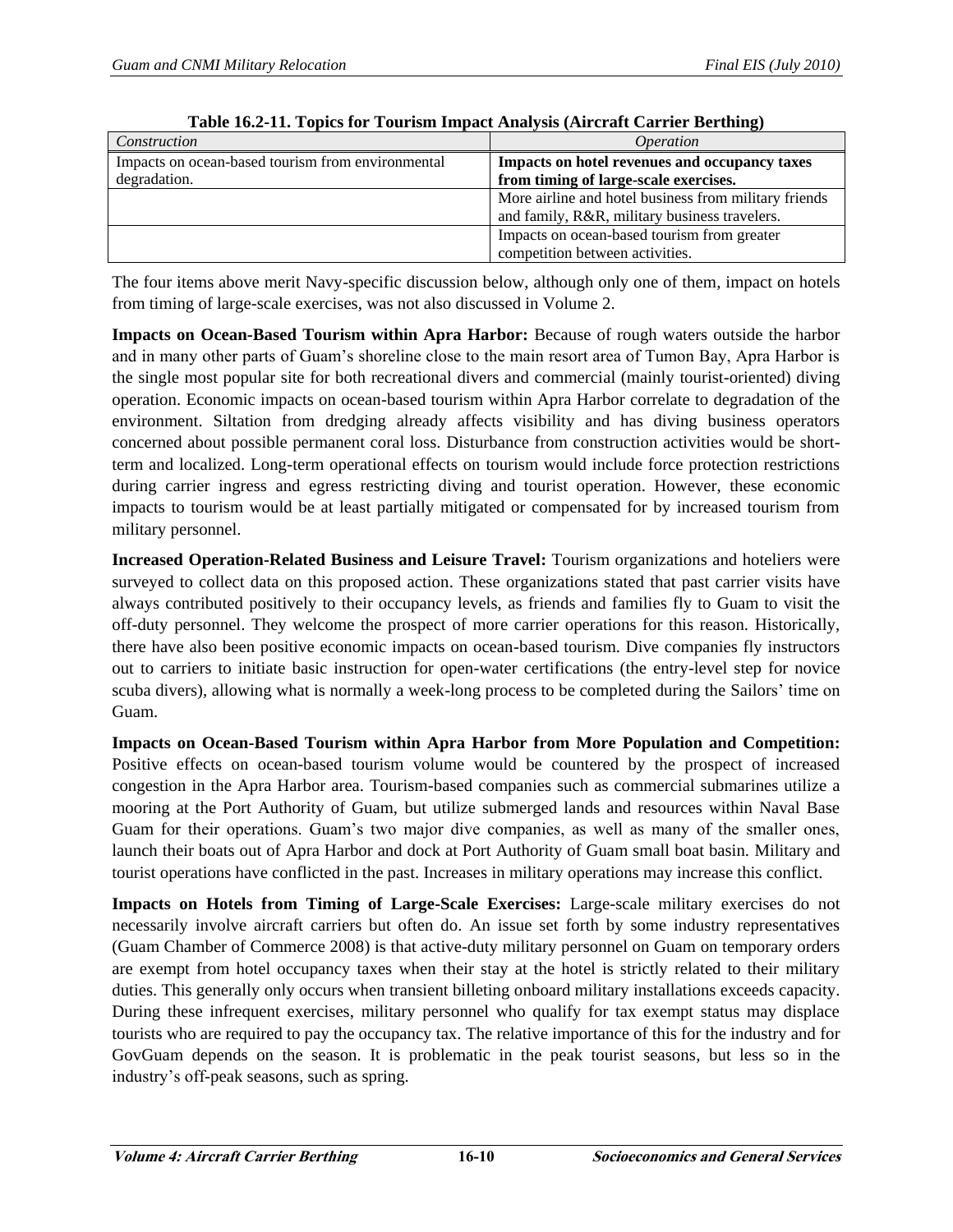# 16.2.2.3 Public Services Impacts

Refer to the corresponding section of Volume 2 for introductory statements.

The primary input for estimating staffing impacts during the operational phase was the permanent population associated with economic spin-offs from the increased number of carrier in-port days, not the increased presence of transient personnel. The latter factor might conceivably impact only a relatively small number of GovGuam agencies, such as police or some health agencies. Such possibilities were determined through interviews because of the lack of specific data.

#### Public Education

Refer to the corresponding section of Volume 2 for introductory statements, approach to analysis (including data sources) and qualitative analysis.

Table 16.2-12 and Table 16.2-13 provide an overview of the proposed action's impacts on Guam Public School System (GPSS) staffing for the action's peak year and steady-state. The proposed action requires less than 1% increase over reported baseline staffing levels for GPSS. The analysis indicates less than significant impacts to public education agencies due to the proposed action alone, except in conjunction with other aspects of the aggregate action.

|                           |                                          |              | Peak Year<br>Additional |                                     | Steady Additional                        | Steady                                        |
|---------------------------|------------------------------------------|--------------|-------------------------|-------------------------------------|------------------------------------------|-----------------------------------------------|
| Agency                    | <b>Baseline</b><br>Service<br>Population | Peak<br>Year | Service<br>Population   | Peak Year<br>Percentage<br>Increase | Service<br>Population<br>(going forward) | Requirements<br>Percentage<br><i>Increase</i> |
| <b>GPSS</b><br>Elementary | 14,436                                   | 2012         | 98                      | ${<}1\%$                            | 34                                       | ${<}1\%$                                      |
| <b>GPSS</b><br>Middle     | 6,887                                    | 2012         | 41                      | ${<}1\%$                            | 14                                       | ${<}1\%$                                      |
| GPSS High                 | 9,661                                    | 2012         | 55                      | ${<}1\%$                            | 19                                       | $<$ 1%                                        |

**Table 16.2-12. GPSS Student Population Impacts Summary** 

| Table 16.2-13. Primary and Secondary Education Teacher Requirements Impacts Summary |  |
|-------------------------------------------------------------------------------------|--|
|-------------------------------------------------------------------------------------|--|

| Agency                    | <b>Baseline</b><br>Teacher<br><b>Numbers</b> | Peak<br>Year | Peak Year<br>Additional<br>Teacher<br><b>Requirements</b> | Peak Year<br>Percentage<br>Increase | <b>Steady State</b><br><b>Additional Teacher</b><br>Requirements<br>(going forward) | Steady<br>Requirements<br>Percentage<br><i>Increase</i> |
|---------------------------|----------------------------------------------|--------------|-----------------------------------------------------------|-------------------------------------|-------------------------------------------------------------------------------------|---------------------------------------------------------|
| <b>GPSS</b><br>Elementary | 1,035                                        | 2012         |                                                           | ${<}1\%$                            |                                                                                     | ${<}1\%$                                                |
| <b>GPSS</b><br>Middle     | 504                                          | 2012         | 3                                                         | ${<}1\%$                            |                                                                                     | ${<}1\%$                                                |
| GPSS High                 | 514                                          | 2012         | 3                                                         | ${<}1\%$                            |                                                                                     | ${<}1\%$                                                |

Table 16.2-14 and Table 16.2-15 provide an overview of the proposed action's impacts on Guam Community College (GCC) and University of Guam (UoG) student populations and non-adjunct faculty requirements for the action's peak year and steady-state. The proposed action requires less than 1% increase over reported baseline staffing levels for public higher education institutions. The analysis indicates less than significant impacts to public higher education agencies due to the proposed action alone, except in conjunction with other aspects of the aggregate action.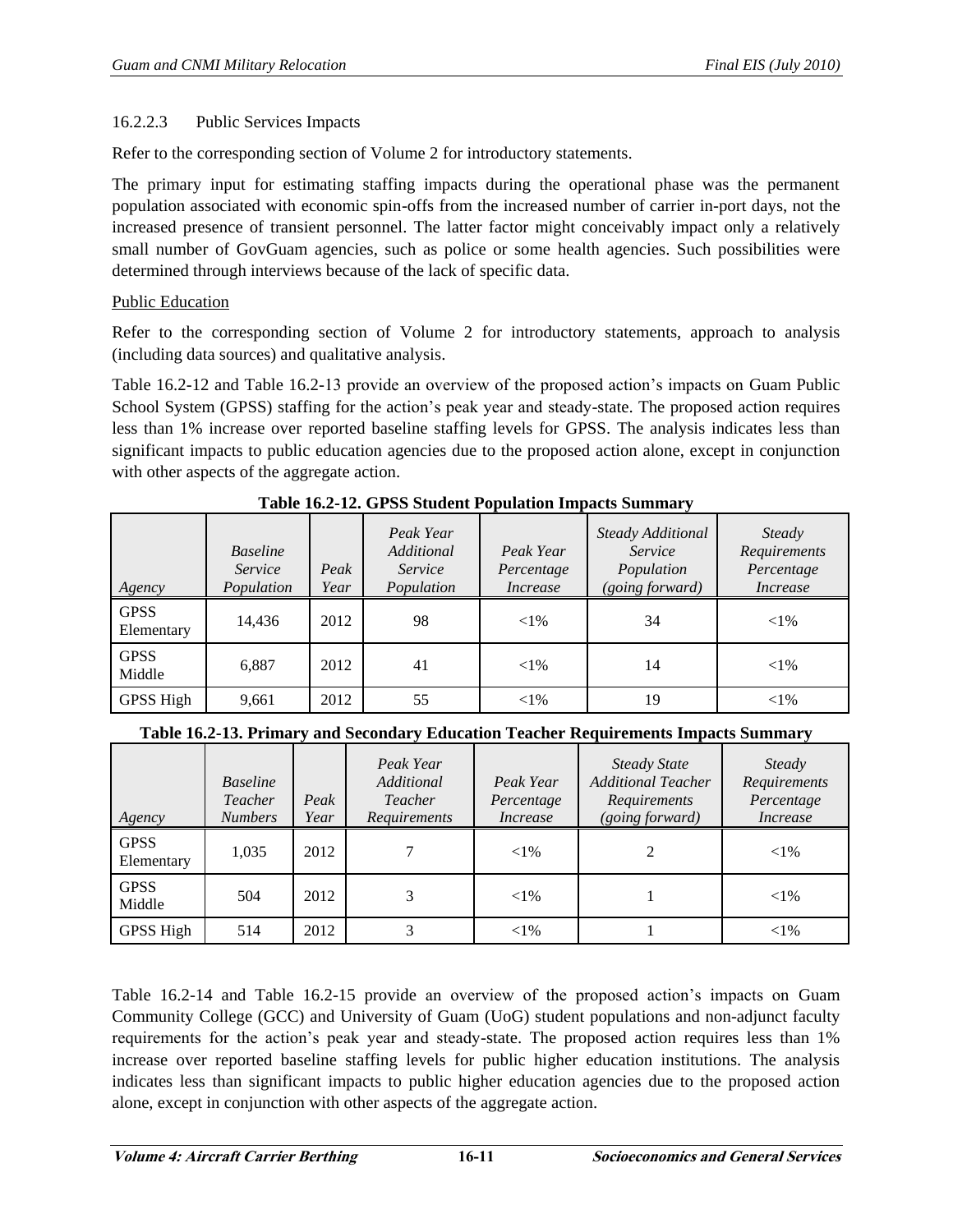| Agency           | <b>Baseline</b><br>Service<br>Population | Peak<br>Year | Peak Year<br>Additional<br>Service<br>Population | Peak Year<br>Percentage<br><i>Increase</i> | Steady Additional<br>Service Population<br>(going forward) | <b>Steady</b><br>Requirements<br>Percentage<br><i>Increase</i> |
|------------------|------------------------------------------|--------------|--------------------------------------------------|--------------------------------------------|------------------------------------------------------------|----------------------------------------------------------------|
| GCC              | .806                                     | 2012         | 13                                               | ${<}1\%$                                   |                                                            | ${<}1\%$                                                       |
| U <sub>0</sub> G | 3,282                                    | 2012         | 23                                               | ${<}1\%$                                   |                                                            | ${<}1\%$                                                       |

**Table 16.2-14. Higher Education Student Population Impacts Summary** 

| Table 16.2-15. Higher Education Faculty Requirement Impacts Summary |  |  |
|---------------------------------------------------------------------|--|--|
|                                                                     |  |  |

|            |                 |      |                        |                 | <b>Steady State</b>    |                 |
|------------|-----------------|------|------------------------|-----------------|------------------------|-----------------|
|            | <b>Baseline</b> |      | Peak Year              |                 | <b>Additional Non-</b> | Steady          |
|            | Non-adjunct     |      | <b>Additional Non-</b> | Peak Year       | adjunct Faculty        | Requirements    |
|            | Faculty         | Peak | adjunct Faculty        | Percentage      | Requirements (going    | Percentage      |
| Agency     | <b>Numbers</b>  | Year | Requirements           | <i>Increase</i> | <i>forward</i> )       | <i>Increase</i> |
| GCC        | 100             | 2012 |                        | ${<}1\%$        | $\leq$ 1               | ${<}1\%$        |
| <b>UoG</b> | 185             | 2012 |                        | ${<}1\%$        | ◁                      | ${<}1\%$        |

Public Health and Human Services

Refer to the corresponding section of Volume 2 for introductory statements, approach to analysis (including data sources) and qualitative analysis.

Table 16.2-16 provides an overview of the proposed action's impacts on Guam Memorial Hospital Authority (GMHA), Guam Department Public Health and Social Services (GDPHSS), Guam Department of Mental Health and Substance Abuse (GDMHSA) and Guam Department of Integrated Services for Individuals with Disabilities (GDISID) service populations for the action's peak year and steady-state.

| Agency        | <b>Baseline</b><br>Service<br>Population | Peak<br>Year | Peak Year<br>Additional<br>Service<br>Population | Peak Year<br>Percentage<br><i>Increase</i> | Steady Additional<br>Service<br>Population (going<br><i>forward</i> ) | Steady<br>Requirements<br>Percentage<br><i>Increase</i> |
|---------------|------------------------------------------|--------------|--------------------------------------------------|--------------------------------------------|-----------------------------------------------------------------------|---------------------------------------------------------|
| <b>GMHA</b>   | 160,797                                  | 2012         | 1,478                                            | $<$ 1%                                     | 386                                                                   | ${<}1\%$                                                |
| <b>GDPHSS</b> | 65,954                                   | 2012         | 554                                              | $<$ 1%                                     | 145                                                                   | ${<}1\%$                                                |
| <b>GDMHSA</b> | 65,954                                   | 2012         | 545                                              | ${<}1\%$                                   | 145                                                                   | ${<}1\%$                                                |
| <b>GDISID</b> | 169,209                                  | 2012         | 1,478                                            | ${<}1\%$                                   | 368                                                                   | ${<}1\%$                                                |

**Table 16.2-16. Impact on Public Health and Human Services, Service Population Summary**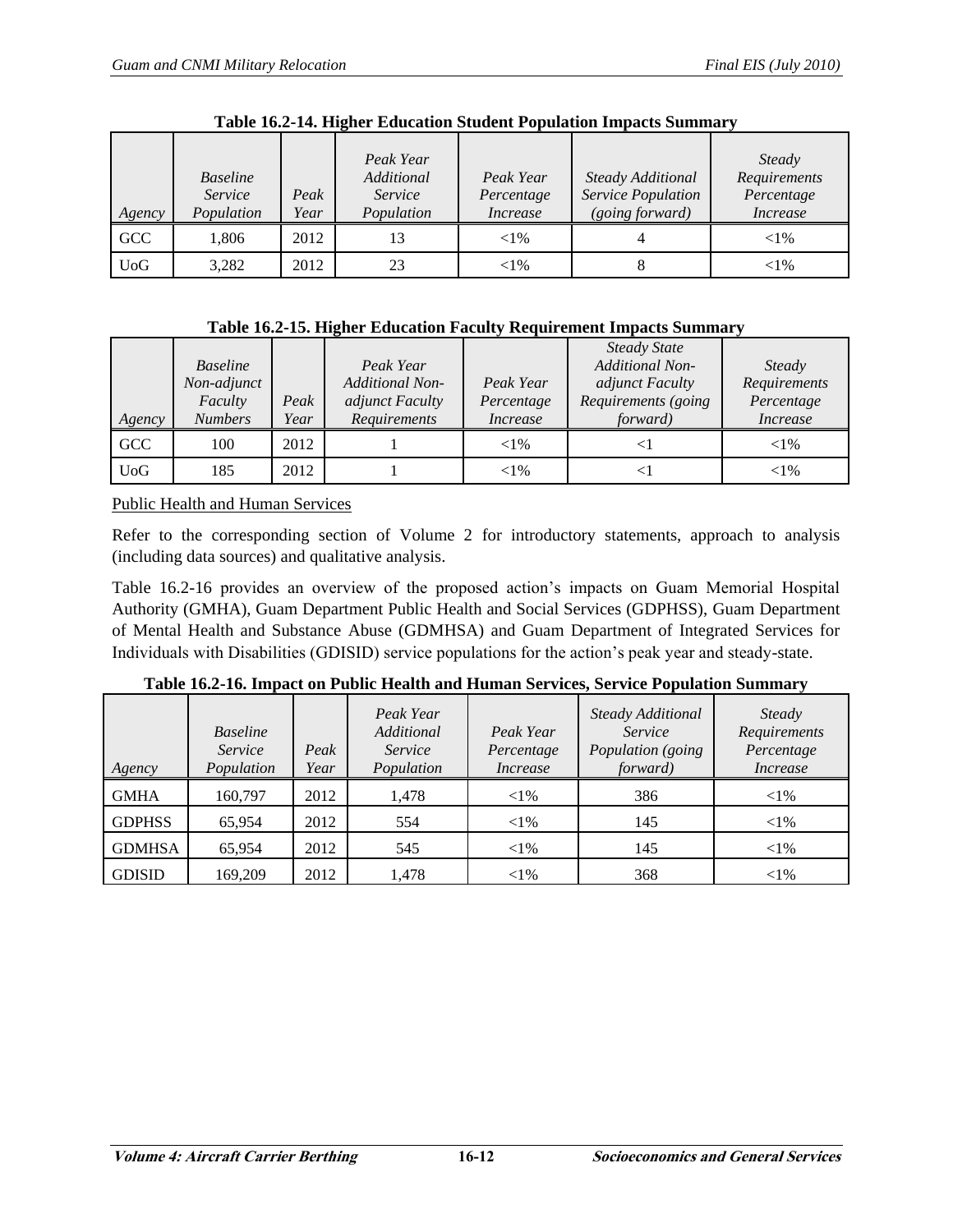Table 16.2-17 provides an overview of the proposed action's impacts on various public health and human services agency staffing requirements for the action's peak year and steady-state. The proposed action requires less than 1% increase over reported baseline staffing levels for public health and human services institutions. The analysis indicates less than significant impacts to public health and human services agencies due to the proposed action alone, except in conjunction with other aspects of the aggregate action.

| Agency and Staffing<br><i>Type</i>                                                                                            | <b>Baseline</b><br><b>Staffing</b><br><b>Numbers</b> | Peak<br>Year | Peak Year<br>Additional<br><b>Staffing</b><br>Requirements | Peak Year<br>Percentage<br><i>Increase</i> | Steady<br>Additional<br><b>Staffing</b><br>Requirements<br>(going forward) | <b>Steady Staffing</b><br>Requirements<br>Percentage<br><b>Increase</b> |
|-------------------------------------------------------------------------------------------------------------------------------|------------------------------------------------------|--------------|------------------------------------------------------------|--------------------------------------------|----------------------------------------------------------------------------|-------------------------------------------------------------------------|
| <b>GMHA Physicians</b>                                                                                                        | 57                                                   | 2012         | $\leq$ 1                                                   | $<$ 1%                                     | $\leq$ 1                                                                   | $<$ 1%                                                                  |
| <b>GMHA</b> Nurses and<br><b>Allied Health</b><br>Professionals                                                               | 355                                                  | 2012         | 3                                                          | ${<}1\%$                                   | 1                                                                          | ${<}1\%$                                                                |
| <b>GDPHSS</b> - Primary<br>Care Medical<br>Providers and<br><b>Nursing Staff</b>                                              | 44                                                   | 2012         | $\leq$ 1                                                   | ${<}1\%$                                   | $\leq$ 1                                                                   | ${<}1\%$                                                                |
| GDPHSS - Bureau of<br>Communicable<br>Disease Control<br>(BCDC)<br>Communicable<br><b>Disease Prevention</b><br>Professionals | 33                                                   | 2012         | $\leq$ 1                                                   | ${<}1\%$                                   | $\leq$ 1                                                                   | ${<}1\%$                                                                |
| GDPHSS – Bureau of<br>Family Health and<br><b>Nursing Services</b><br>(BFHNS) Nurses                                          | 22                                                   | 2012         | $\leq$ 1                                                   | ${<}1\%$                                   | $\leq$ 1                                                                   | $< 1\%$                                                                 |
| <b>GDMHSA</b> - Mental<br><b>Health Professionals</b>                                                                         | 130                                                  | 2012         | 1                                                          | ${<}1\%$                                   | $\leq$ 1                                                                   | $<$ 1%                                                                  |
| <b>GDISID</b> Social<br>Workers and<br>Counselors                                                                             | 14                                                   | 2012         | $\leq$ 1                                                   | ${<}1\%$                                   | $\leq$ 1                                                                   | ${<}1\%$                                                                |

**Table 16.2-17. Public Health and Human Services Impact Summary**

Public Safety Services

Refer to the corresponding section of Volume 2 for introductory statements, approach to analysis (including data sources) and qualitative analysis.

Table 16.2-18 provides an overview of the proposed action's impacts on Guam Police Department (GPD), Guam Fire Department (GFD), Guam Department of Corrections (GDoC), and Guam Department of Youth Affairs (GDYA) service populations for the action's peak year and steady-state.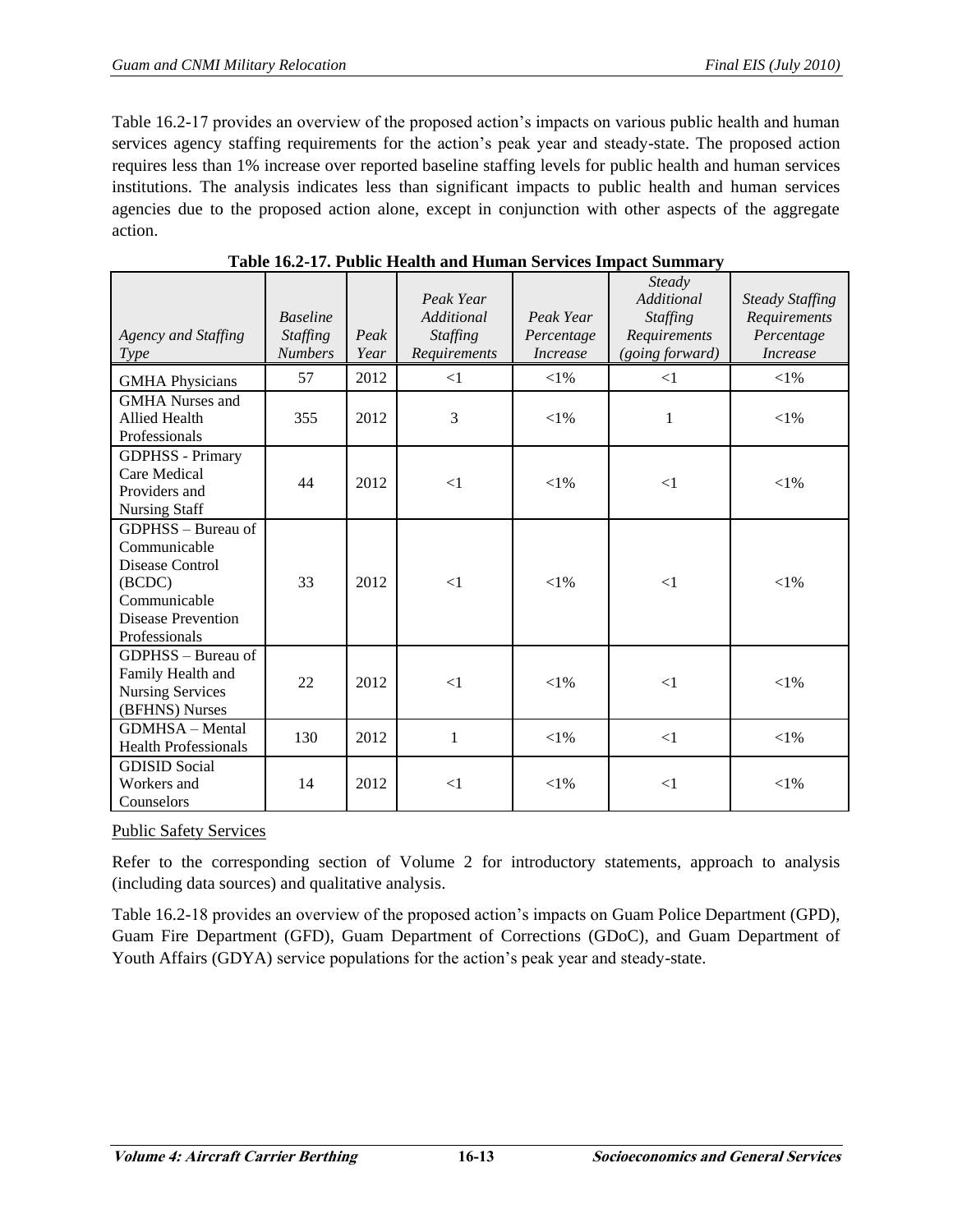|                   |                 |      | Peak Year  |                 |                    | <b>Steady</b>   |
|-------------------|-----------------|------|------------|-----------------|--------------------|-----------------|
|                   | <b>Baseline</b> |      | Additional | Peak Year       | Steady Additional  | Requirements    |
|                   | Service         | Peak | Service    | Percentage      | Service Population | Percentage      |
| Agency            | Population      | Year | Population | <i>Increase</i> | (going forward)    | <i>Increase</i> |
| <b>GPD</b>        | 160.797         | 2012 | 1.478      | ${<}1\%$        | 386                | ${<}1\%$        |
| <b>GFD</b>        | 175,877         | 2012 | 1,660      | ${<}1\%$        | 386                | $<$ 1%          |
| GD <sub>o</sub> C | 1,035           | 2012 |            | ${<}1\%$        |                    | ${<}1\%$        |
| <b>GDYA</b>       | 39,813          | 2012 | 302        | ${<}1\%$        | 105                | ${<}1\%$        |

**Table 16.2-18. Impact on Public Safety Service Population Summary** 

Table 16.2-19 provides an overview of the proposed action's impacts on various public safety services agency staffing requirements for the action's peak year and steady-state. The proposed action requires less than 1% increase over reported baseline staffing levels for public safety agencies. The analysis indicates less than significant impacts to public safety agencies due to the proposed action alone, except in conjunction with other aspects of the aggregate action.

| Agency and<br><b>Staffing Type</b>               | <b>Baseline</b><br><i>Staffing</i><br><b>Numbers</b> | Peak<br>Year | Peak Year<br>Additional<br><i>Staffing</i><br>Requirements | Peak Year<br>Percentage<br><i>Increase</i> | Steady Additional<br><i>Staffing</i><br>Requirements<br>(going forward) | <b>Steady Staffing</b><br>Requirements<br>Percentage<br><i>Increase</i> |
|--------------------------------------------------|------------------------------------------------------|--------------|------------------------------------------------------------|--------------------------------------------|-------------------------------------------------------------------------|-------------------------------------------------------------------------|
| $GPD - Police$<br><b>Officers</b>                | 309                                                  | 2012         | 3                                                          | ${<}1\%$                                   |                                                                         | ${<}1\%$                                                                |
| GFD-<br>Firefighters                             | 190                                                  | 2012         | 2                                                          | ${<}1\%$                                   | $\leq$ 1                                                                | ${<}1\%$                                                                |
| $GDoC -$<br>Custody and<br>Security<br>Personnel | 188                                                  | 2012         |                                                            | ${<}1\%$                                   | $<$ 1                                                                   | ${<}1\%$                                                                |
| $GDYA - Youth$<br>Service<br>Professionals       | 79                                                   | 2012         | $\leq$ 1                                                   | ${<}1\%$                                   | $<$ 1                                                                   | ${<}1\%$                                                                |

**Table 16.2-19. Public Safety Services Staffing Impacts Summary**

Other Selected General Services

Refer to the corresponding section of Volume 2 for introductory statements, approach to analysis (including data sources) and qualitative analysis.

Table 16.2-20 provides an overview of the proposed action's impacts on Guam Department of Parks and Recreation (GDPR), Guam Public Library System (GPLS) and Guam Judiciary key staffing requirements for the action's peak year and steady-state.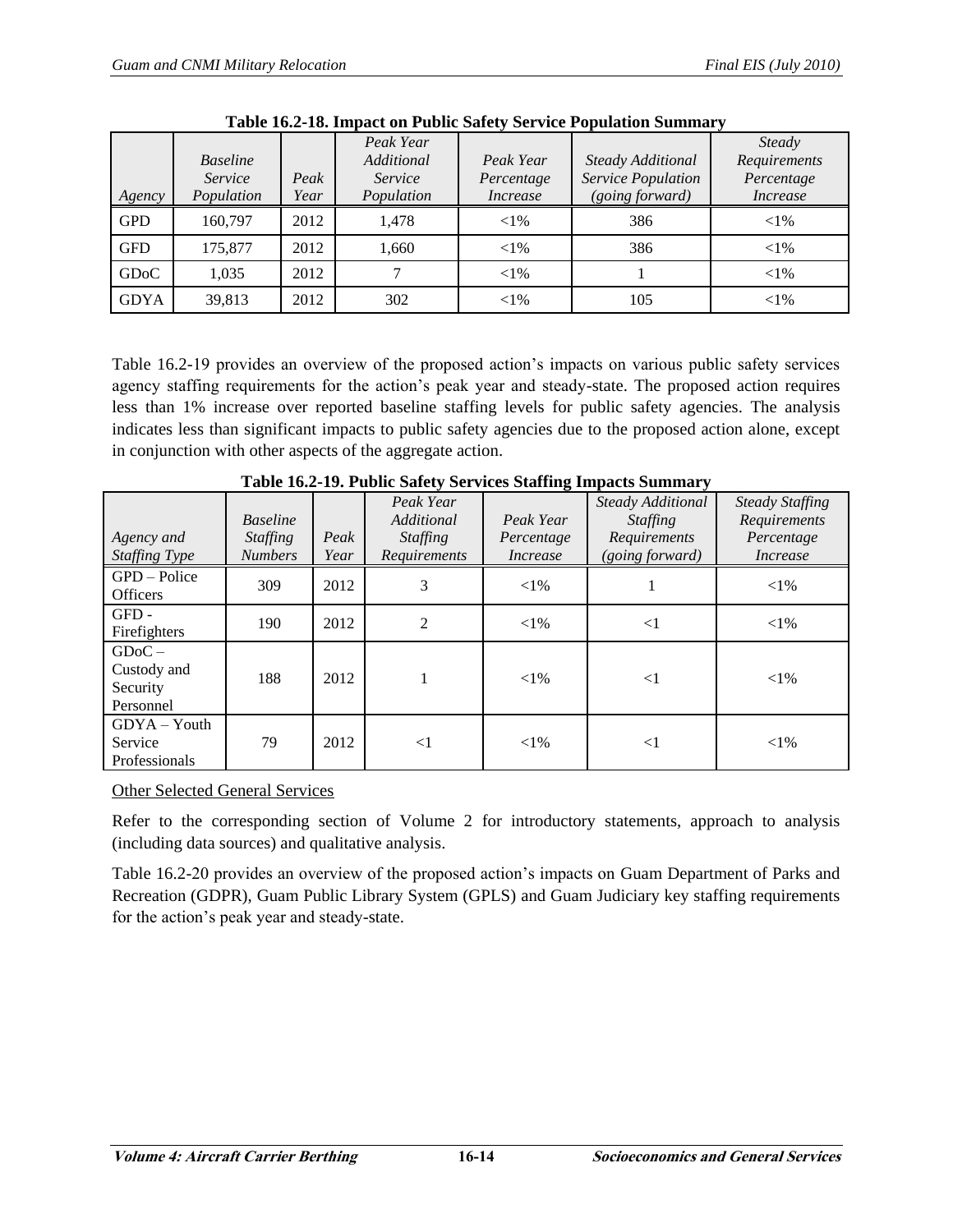|               |                 |      |            |                 | <b>Steady Additional</b> |                       |
|---------------|-----------------|------|------------|-----------------|--------------------------|-----------------------|
|               | <b>Baseline</b> |      | Peak Year  |                 | Service                  | <b>Steady Service</b> |
|               | Service         |      | Additional | Peak Year       | Population               | Population            |
|               | Population      | Peak | Service    | Percentage      | Numbers (going           | Percentage            |
|               | <b>Numbers</b>  | Year | Population | <i>Increase</i> | <i>forward</i> )         | Increase              |
| GDPR, GPLS,   |                 |      |            |                 |                          |                       |
| and Judiciary | 160.797         | 2012 | 1.478      | ${<}1\%$        | 386                      | ${<}1\%$              |
| Service       |                 |      |            |                 |                          |                       |
| Population    |                 |      |            |                 |                          |                       |

**Table 16.2-20. Impact on Other Selected General Service Agency Service Population** 

Table 16.2-21 provides an overview of the proposed action's impacts on GDPR, GPLS and Guam Judiciary key staffing requirements for the action's peak year and steady-state. The proposed action requires less than 1% increase over reported baseline staffing levels for these agencies. The analysis indicates less than significant impacts to the agencies due to the proposed action alone, except in conjunction with other aspects of the aggregate action.

| Agency<br>and<br><b>Staffing</b><br><i>Type</i> | <b>Baseline</b><br>Key<br><i>Staffing</i><br><b>Numbers</b> | Peak<br>Year | Peak Year<br><b>Additional Key</b><br><b>Staffing</b><br>Requirements | Peak Year<br>Percentage<br><i>Increase</i> | Steady Additional<br>Key Staffing<br>Requirements<br>(going forward) | Steady<br>Requirements<br>Percentage<br>Increase |
|-------------------------------------------------|-------------------------------------------------------------|--------------|-----------------------------------------------------------------------|--------------------------------------------|----------------------------------------------------------------------|--------------------------------------------------|
| $GDPR -$<br>General<br><b>Staff</b>             | 90                                                          | 2012         | $<$ 1                                                                 | ${<}1\%$                                   | ${<}1$                                                               | ${<}1\%$                                         |
| $GPLS -$<br>General<br><b>Staff</b>             | 28                                                          | 2012         | $\leq$ 1                                                              | ${<}1\%$                                   | $<$ 1                                                                | ${<}1\%$                                         |
| Judiciary -<br>Judges                           | 6                                                           | 2012         | $<$ 1                                                                 | ${<}1\%$                                   | $\leq$                                                               | ${<}1\%$                                         |

**Table 16.2-21. Other Selected General Service Agency Impacts Summary** 

Growth Permitting and Regulatory Agencies

Refer to the corresponding section of Volume 2 for introductory statements, approach to analysis (including data sources) and qualitative analysis.

Table 16.2-22 shows the estimated number of key professional staff required due to the proposed action. Absolute numbers in the table are low, but proportionate increases would be high or at least notable for a few agencies with small reported baseline levels. The peak requirement would represent a 26% increase in the GDoL - Alien Labor Processing and Certification Division (ALPCD) baseline staffing level and 4% for the Coastal Management Program (CMP), with others ranging from 0% to 3%. After construction ends, the required staffing levels from 2017 on are all just 0% to 2% greater than baseline levels. Although a few agencies would be significantly affected, based on the criteria used for this analysis, the overall effect would be a less than significant impact for the proposed action alone, except in conjunction with the aggregate action.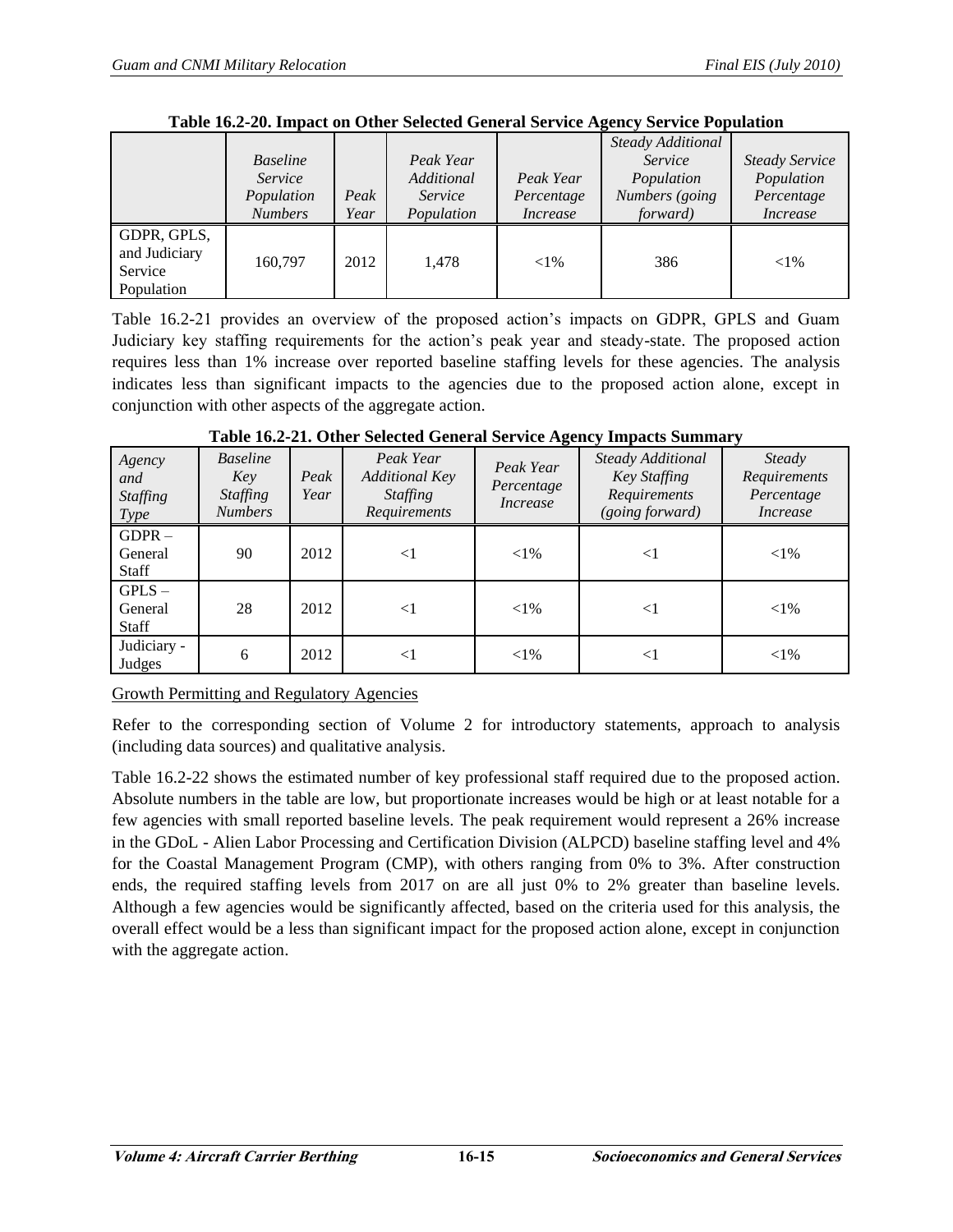|                                | 2010    | 2011 | 2012 | 2013 | 2014 | 2015 | 2016    | 2017 | 2018 | 2019 | 2020 |
|--------------------------------|---------|------|------|------|------|------|---------|------|------|------|------|
| Guam Department of Public      |         |      |      |      |      |      |         |      |      |      |      |
| Works (GDPW) Permitting        |         |      |      |      |      |      |         |      |      |      |      |
| <b>Staff</b>                   | 0.1     | 0.1  | 0.2  | 0.1  | 0.1  | 0.0  | $0.0\,$ | 0.0  | 0.0  | 0.0  | 0.0  |
| Guam Department of Land        |         |      |      |      |      |      |         |      |      |      |      |
| Management (GDLM)              |         |      |      |      |      |      |         |      |      |      |      |
| <b>Permitting Staff</b>        | 0.1     | 0.1  | 0.1  | 0.0  | 0.0  | 0.0  | 0.0     | 0.0  | 0.0  | 0.0  | 0.0  |
| <b>Guam Environmental</b>      |         |      |      |      |      |      |         |      |      |      |      |
| Protection Agency (GEPA)       |         |      |      |      |      |      |         |      |      |      |      |
| <b>Permitting Staff</b>        | 1.1     | 1.1  | 1.6  | 1.5  | 1.0  | 0.1  | 0.1     | 0.1  | 0.1  | 0.1  | 0.1  |
| <b>Coastal Management</b>      |         |      |      |      |      |      |         |      |      |      |      |
| Program (CMP) Permitting       |         |      |      |      |      |      |         |      |      |      |      |
| Staff                          | 0.4     | 0.4  | 0.3  | 0.3  | 0.2  | 0.1  | 0.1     | 0.1  | 0.1  | 0.1  | 0.1  |
| <b>Guam Power Authority</b>    |         |      |      |      |      |      |         |      |      |      |      |
| (GPA) Permitting Staff         | 0.2     | 0.1  | 0.1  | 0.0  | 0.0  | 0.0  | 0.0     | 0.0  | 0.0  | 0.0  | 0.0  |
| <b>Guam Water Authority</b>    |         |      |      |      |      |      |         |      |      |      |      |
| (GWA) Permitting Staff         | 0.5     | 0.3  | 0.2  | 0.2  | 0.2  | 0.0  | 0.0     | 0.0  | 0.0  | 0.0  | 0.0  |
| <b>GFD Permitting Staff</b>    | 0.0     | 0.0  | 0.1  | 0.0  | 0.0  | 0.0  | 0.0     | 0.0  | 0.0  | 0.0  | 0.0  |
| <b>GDPHSS - DEH Permitting</b> |         |      |      |      |      |      |         |      |      |      |      |
| <b>Staff</b>                   | 0.0     | 0.1  | 0.1  | 0.1  | 0.1  | 0.0  | 0.0     | 0.0  | 0.0  | 0.0  | 0.0  |
| <b>GDPR</b> - HPO Permitting   |         |      |      |      |      |      |         |      |      |      |      |
| <b>Staff</b>                   | $0.0\,$ | 0.0  | 0.0  | 0.0  | 0.0  | 0.0  | 0.0     | 0.0  | 0.0  | 0.0  | 0.0  |
| GDoL - ALPCD Permitting        |         |      |      |      |      |      |         |      |      |      |      |
| Staff                          | 0.0     | 0.9  | 0.3  | 0.0  | 0.0  | 0.0  | 0.0     | 0.0  | 0.0  | 0.0  | 0.0  |

**Table 16.2-22. Additional Growth Permitting Staff Required** 

# 16.2.2.4 Sociocultural Impacts

Refer to the corresponding section of Volume 2 for introductory statements.

Most sociocultural impacts would be due to the overall volume of the proposed action, not the unique attributes of any particular service (i.e., Marines, Navy, or Army). However, during the operation phase, the Navy component of the proposed action would be of a more concentrated nature than the Marine Corps component, as it consists of shore leave components. This would result in slightly different crime and social order impacts.

#### Sociocultural Considerations

The increase in the numbers of port-days of Carrier Strike Group (CSG) personnel onshore leave associated with the operational phase of the transient berthing of the carrier nuclear vessel (CVN) has the potential to have adverse sociocultural impacts. Overall, the occupational setting is one that is characterized by alternating periods of being at sea for lengthy periods of time experiencing ―… intense activity, gruelingly long work hours ...", followed by "... periods of recreation in U.S. or foreign ports" (Ames et. al. 2009). It is this period of recreation where Sailors tend to "blow off steam" (Russ and Ames 2006).

One important aspect of Navy shore leave is the consumption of alcoholic beverages. Young Sailors are often under the legal drinking age, and have a relative lack of drinking experience (Ames et. al. 2009). During deployment, Navy policy does not allow any drinking of alcohol onboard ship while at sea, except under certain tightly regulated situations. The docking of ships at ports for periods of "liberty" or "shore" leave" often leads to heavy and/or binge drinking activities (Federman et al. 2000), and anecdotal evidence indicates that this is the case currently when carriers dock at Guam's port (GDYA Interview – Volume 9, Appendix F).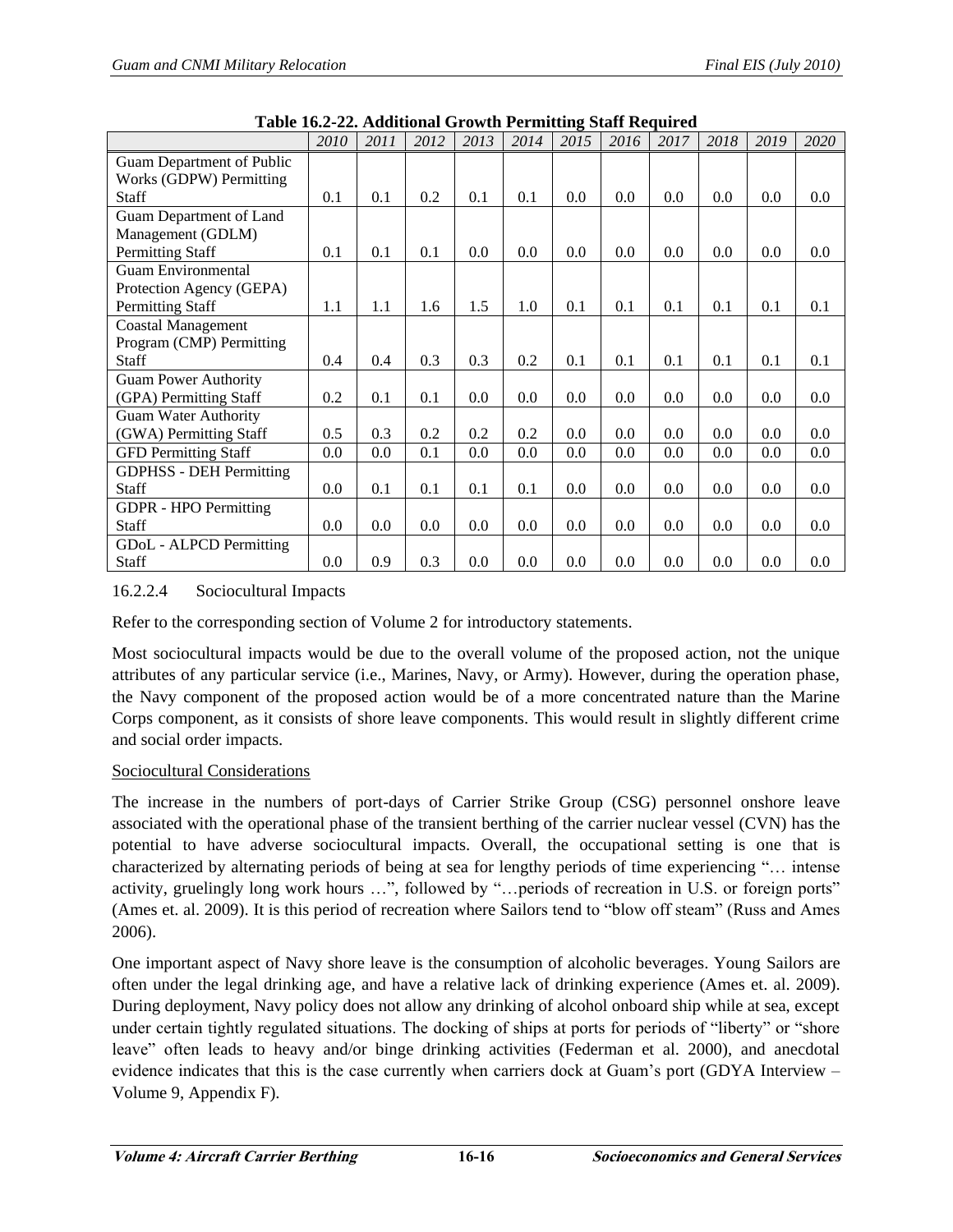Finally, although quantitative measures of the current impact of Navy shore leave on Guam's crime and social order environment were not available, GovGuam agency interviews suggested that any increase in port-days or number of Sailors onshore leave on Guam would require additional enforcement from both civilian and military public safety agencies (GDoC, GPD, and U.S. Naval Security Interviews – Volume 9, Appendix F). The Public Safety Services impact section of this study provides additional discussion of this topic.

# Political and Chamorro Issues

Refer to the corresponding section of Volume 2.

# Community Cohesion

Refer to the corresponding section of Volume 2 for general discussion.

There remains a measure of community apprehension about the increased pulses of Sailors arriving on Guam for shore leave and how their presence might cause discomfort in the community. Most of the community apprehension comes from uncertainties regarding possible changes in the sociocultural framework of Guam because of the influx of the 18 to 45 age group. The ultimate impact on community cohesion that might occur would be dependent on how successful intercultural education programs are in mitigating this apprehension.

# **16.2.3 Summary of Impacts**

The impacts in this chapter are calculated under a scenario that assumes there would be no constraints (blockages) to the rapid development of spin-off private-sector economic activity driven by the military construction and permanent military operational stages. Most impacts would be characterized by a burst of activity and impacts in the 2013-2014 timeframe, followed by relatively much lower impacts when only permanent operations (increased number of port-days) are implemented.

# 16.2.3.1 Population Impacts

Although there would be no permanent transfer of active-duty Navy personnel and dependents, the economic spin-off activity from the proposed action would add about 1,480 residents to Guam's population at the 2012 construction peak and a subsequent more stable population of about 390 during the operational period.

# 16.2.3.2 Economic Impacts

Most long-term economic benefits would clearly be beneficial though small. The construction activity for the aircraft carrier berth would contribute to less than significant population influx and housing demand.

Including all the spin-off activity, the proposed action would provide jobs for about 1,100 civilian workers at the 2012-13 peak and 230 on a more permanent basis. Guam residents are estimated to capture about 90 of the direct on-site construction jobs for aircraft carrier berthing facilities at the 2012 peak, as well as approximately 70 spin-off jobs that year and a more permanent 200 jobs a few years thereafter.

Cost of living increases, particularly during the construction phase, would negatively affect households on fixed incomes, though other households would benefit from rising wages; however, this would come more from the Apra Harbor construction's additive effects to other military actions than this Naval action alone.

Although a more detailed fiscal impact assessment would be done by GovGuam using output from this Environmental Impact Statement (EIS), preliminary estimates in this chapter suggest revenues from the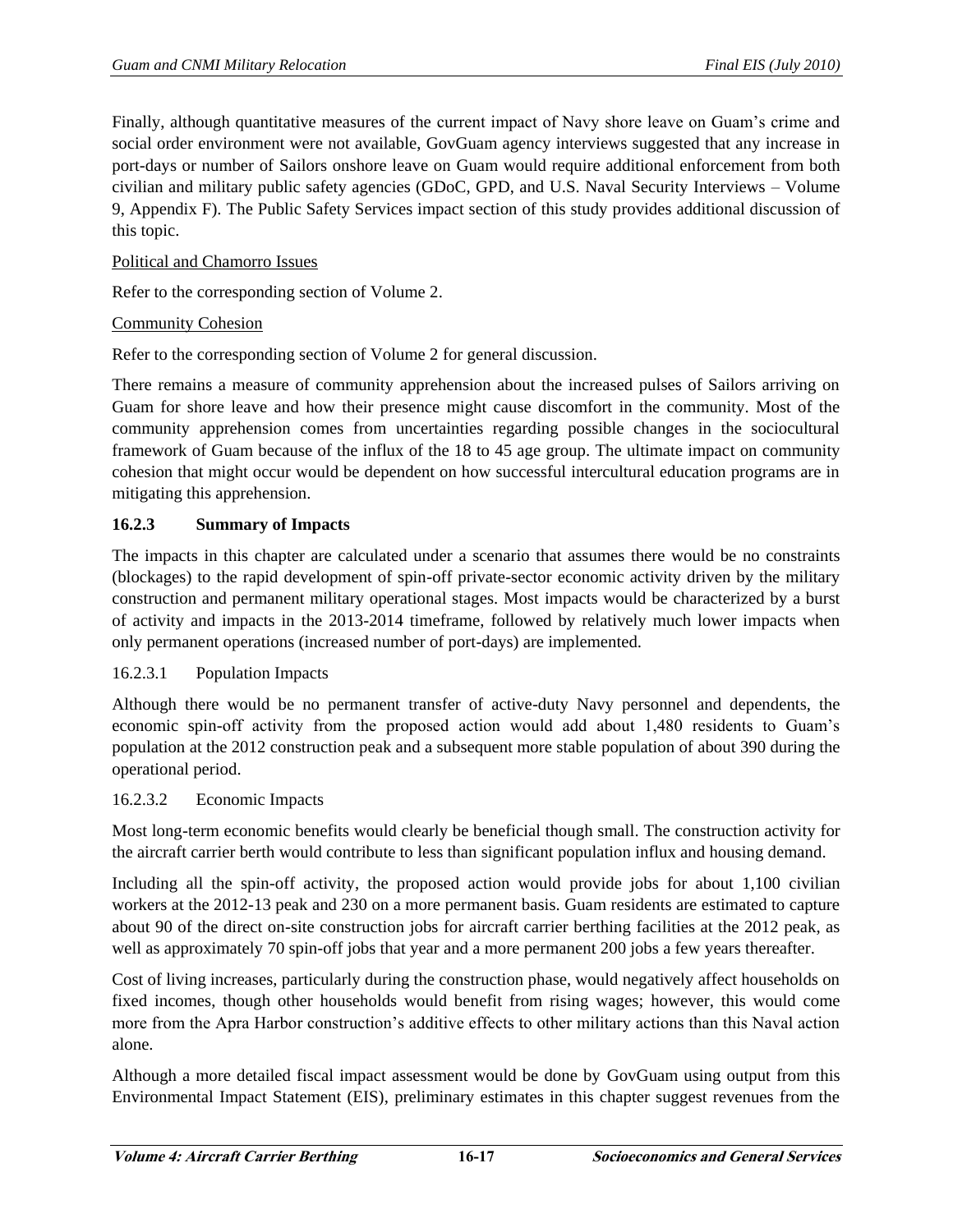three most important tax sources: gross receipts, corporate income, and personal income, would exceed \$9.5 million in 2012-2013 and stabilize at about \$1.9 million thereafter.

Civilian housing unit demand would peak at about 290 units in 2012, falling to about 100 for the operational period.

Guam construction businesses are expected to benefit from various opportunities.

Tourism would be positively impacted as there would be more days that aircraft carrier personnel book hotel rooms for themselves and/or visiting family members, although some industry leaders are concerned that timing of exercises during the industry's peak season could displace tourists who pay hotel taxes. Many military personnel are exempt from these taxes.

Guam's GIP, the total [market value](http://www.investorwords.com/2994/market_value.html) of all final [goods](http://www.investorwords.com/2209/goods.html) and [services](http://www.investorwords.com/6664/service.html) produced in a given year, would see a beneficial increase of \$28 million (2008 dollars) in the 2012-13 construction peak and about \$13 million a year from 2015.

#### 16.2.3.3 Public Service Impacts

GovGuam's public service agencies would generally need to make only minor staffing increases to service new population associated with the proposed action alone, though the impacts would be more notable during the construction timeframe. Most of these agencies would need to expand their services and staff slightly during the 2012-2013 peak, and then cut them back as construction ends.

For public education services, the GPSS, GCC and UoG together would need to hire a combined 15 teachers/faculty for the 2012-13 construction peak, falling to a combined five after construction ends.

For health and human services, this chapter considered impacts on various aspects of GMHA, GDPHSS, GDMHSA, and GDISID. These agencies would need a combined six new key professional workers for 2012-13, dropping to a combined two for 2015.

Public safety agencies: Police, Fire, Corrections, and Youth Affairs would also require a combined seven key professionals in 2012-13, falling to a combined two for 2015.

Other selected general service agencies: Parks and Recreation, Libraries, and the Judiciary would require a combined one key professional in 2012-13, falling to less than one after construction ends.

Other agencies that deal with permitting and regulating growth are affected more by the initial requests for permits and then subsequent inspections and monitoring. Development permitting agencies on Guam would experience very low increases in demands for their services because the amount of housing and commercial space needed to serve this small population and employment increment would be below the existing stock of vacancies. GEPA and ALPCD (these agencies process H-2B worker permits, not developer permits) would be the only agencies whose increased workloads would peak at more than one FTE (about 1.5, and 1, respectively).

# 16.2.3.4 Sociocultural Impacts

The limited construction activity related to this component of the proposed action would likely not have significant impacts on the local community.

In terms of assessing the possible impacts of the operational phase of the component, data on the current impacts of aircraft carrier berthing on crime and social order and community cohesion on Guam are not available. Studies of Naval shore leave behavior, however, indicate possible impact on these areas,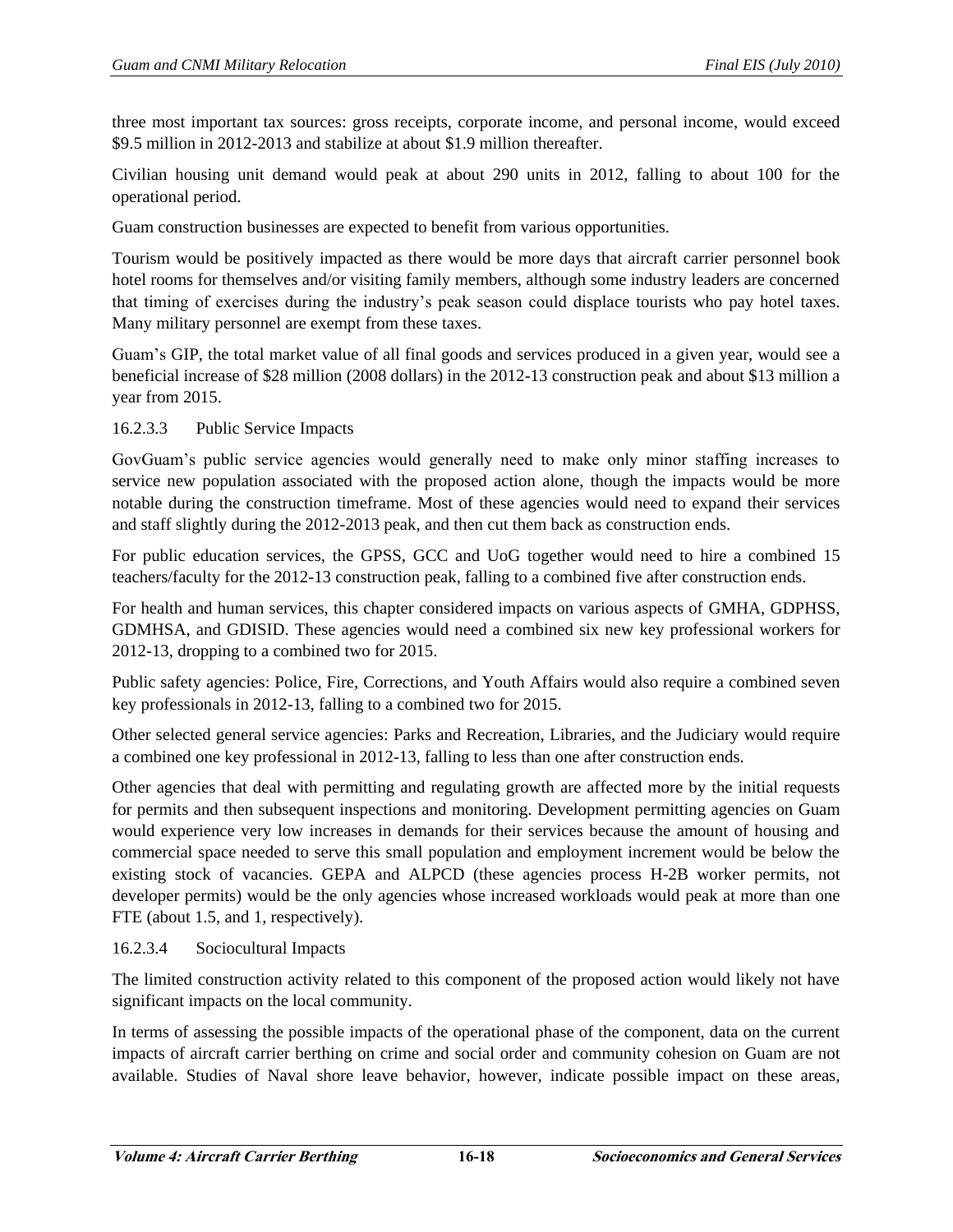especially as they are related to excessive alcohol consumption or irresponsible sexual activity. There is also potential for increased fighting between different branches of the military.

The long-term impacts of increased shore days taken would depend on how much military security increases the amount of shore patrol during times of aircraft carrier berthing, as well as how effectively civilian and military security agencies collaborate.

The greatest driver for impacts on the Chamorro community on Guam would be the potential surges of populations that are not familiar with the Chamorro culture on the island of Guam.

Table 16.2-23 provides a summary assessment of the potential impacts of each action alternative and the no-action alternative. Some topics are seen as inherently mixed (as indicated by the SI/BI designation). In addition, a text summary follows.

| <b>Impact Area</b>               | Alternatives 1 and 2                                                                                                                                                                                                                                                                                                                                                                                                                                                                                                                                                                                                                                                                                                                                                                                                                                                                                                                                                                                                              |
|----------------------------------|-----------------------------------------------------------------------------------------------------------------------------------------------------------------------------------------------------------------------------------------------------------------------------------------------------------------------------------------------------------------------------------------------------------------------------------------------------------------------------------------------------------------------------------------------------------------------------------------------------------------------------------------------------------------------------------------------------------------------------------------------------------------------------------------------------------------------------------------------------------------------------------------------------------------------------------------------------------------------------------------------------------------------------------|
| Population<br>Impacts            | • Less than significant direct and indirect impacts – of mixed beneficial/adverse nature – due to<br>construction effects peaking at 1,478 additional population in 2012 and final operational<br>impacts of 386 civilian population; also, increase of up to 47 port-days during when up to<br>7,200 transient personnel would be present on Guam.                                                                                                                                                                                                                                                                                                                                                                                                                                                                                                                                                                                                                                                                               |
| Economic<br>Impacts              | • Beneficial impacts due to provision of permanent jobs on Guam.<br>• Beneficial impacts due to permanent infusion of income into the Guam economy.<br>• No impact on standard of living from the proposed action construction or operation.<br>• Beneficial impacts due to increase in local government revenue.<br>• Less than significant direct and indirect impact of demand for civilian (private-market,<br>excluding temporary construction workforce housing) housing units peaking at 813 units in<br>2014, with permanent operational demand for 147 civilian housing units from 2016 on (Note:<br>combined total impact peaks in 2015 at demand for 920 units).<br>• Beneficial operational phase impacts due to permanent increased GIP strengthening the Guam<br>economy.<br>• Beneficial impacts due to increased military service contract opportunities for local Guam<br>businesses.<br>• Impacts to tourism would be mixed (adverse and beneficial). On balance beneficial impacts<br>outweigh adverse impacts |
| <b>Public Service</b><br>Impacts | • Less than significant impact as public service agencies would see increased service<br>populations representing less than a 1% increase over current service populations.<br>• Less than significant construction-related impacts to growth-permitting agencies due to<br>difficulty in meeting fluctuating staffing requirements with an existing environment of staffing<br>and budget shortfalls and recruitment complications.                                                                                                                                                                                                                                                                                                                                                                                                                                                                                                                                                                                              |
| Sociocultural<br>Impacts         | • Significant impacts to crime and social order in proportion to increase in population<br>• Little or no construction impact to community cohesion, but mixed set of direct and indirect<br>significant beneficial impacts and adverse impacts, with outcome dependent on success of<br>standard law enforcement programs and education of personnel prior to port stops.                                                                                                                                                                                                                                                                                                                                                                                                                                                                                                                                                                                                                                                        |

**Table 16.2-23. Summary of Impacts**

# **16.2.4 No-Action Alternative**

The assumed no-action alternative is that all parts of the aggregate action, not just the proposed action covered in this Volume, but also other components addressed in other Volumes, would not occur. Therefore, the no-action conclusions given below are identical to those in Volume 2 for the Marine Corps relocation and/or Volume 7 for the aggregate action. The references below to substantial impacts with the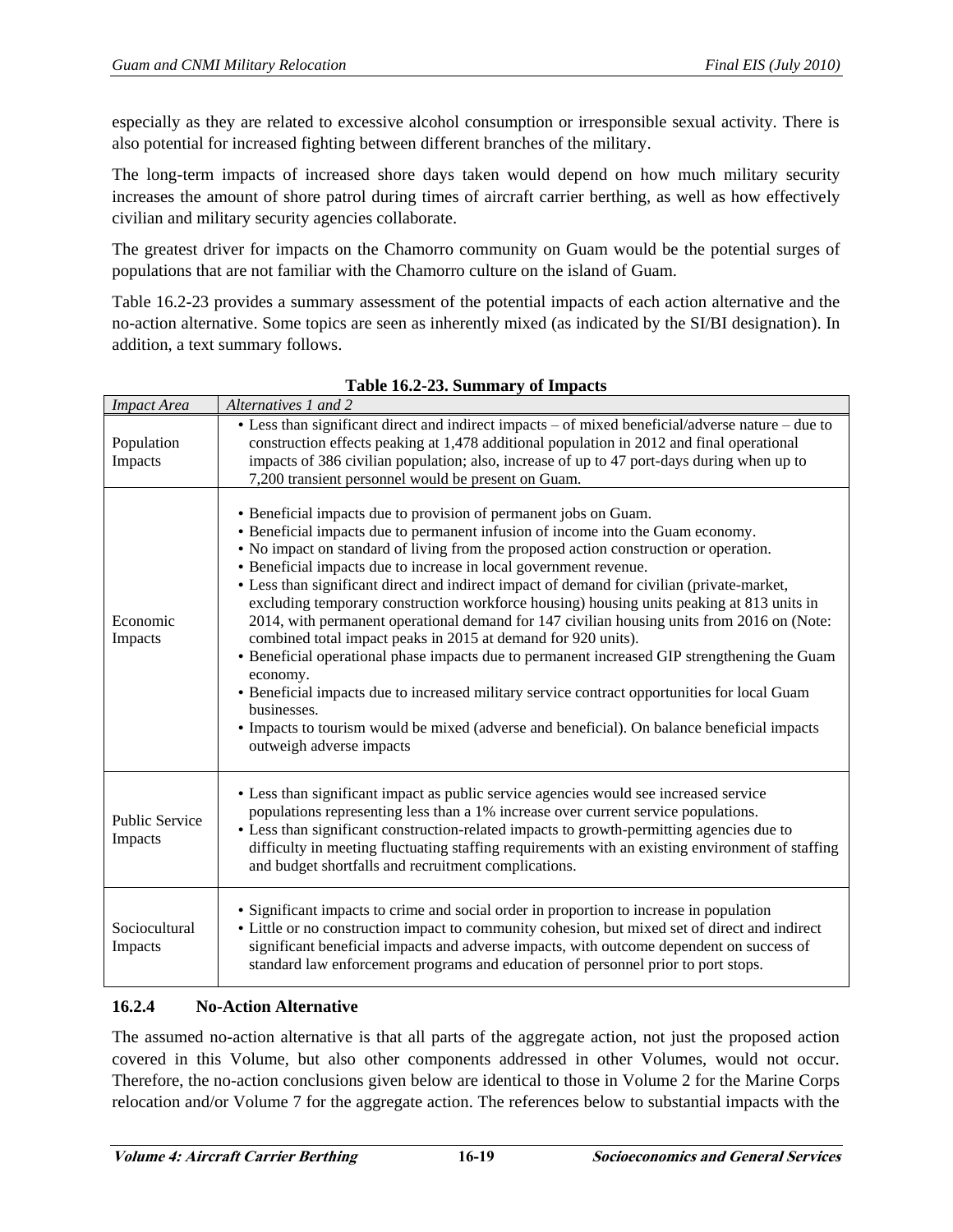proposed action would in fact apply more to those Volumes than to this Volume 4 covering the CVN action, as CVN impacts alone sometimes would not attain significance.

Unlike physical resources, socioeconomic systems do not remain completely at baseline conditions if a proposed action is not implemented. Economies and population levels change due to other reasons as well. The various foregoing exhibits showing baseline trends for economic and demographic variables indicate long-term trends expected to continue without the proposed action, and Volume 7 lists a number of specific socioeconomic changes expected to occur independent of the proposed action. Furthermore, the announcement of the proposed action has already had socioeconomic consequences, such that a 2010 decision not to follow through on the military relocation would have short-term effects associated with a reversal of those existing consequences.

# 16.2.4.1 Population/Economic Impacts

In the short-term, a decision not to implement the proposed action would deflate any current speculative activity attributable the proposed action. Real estate values in particular would likely drop, hurting investors but increasing the affordability of housing. The contrast between the business community's expectations and a negative Record of Decision would likely produce a period of pessimism about Guam's economic future, especially if the current national and international economic crisis has not yet abated. These effects, though, would be attributable to an unstable world economic landscape and poor decision making by investors – not to the proposed action.

Long-term, the island's prospects would remain linked to international economic conditions and the health of its tourism industry. Conceivably, a smaller military profile might remove some barriers to growing the potential Chinese tourism market. Growth would resume, though probably with the same volatility experienced in recent decades.

# 16.2.4.2 Public Service Impacts

In the case of the no-action alternative, the specific agencies discussed earlier in this chapter would not face the listed pressures to expand professional staffing, and agencies involved in planning and regulating growth would not experience such a sharp increase in workload. Although this was not specifically covered in the foregoing analysis, it may also be noted that agencies that are required to implement major infrastructure developments, such as the ports and highways, would have substantially more time to implement long-term plans rather than having to achieve much of their objectives over the next few years.

However, at the broader level, the no-action alternative and the elimination of prospective long-term revenues expected from the proposed action still would leave GovGuam agencies in the difficult financial condition described in Volume 2, Section 16.22.11. At least for the foreseeable future, this would negatively impact the various service agencies because of budget cuts, and would probably represent the most important overall consequence for GovGuam.

# 16.2.4.3 Sociocultural Impacts

Crime rates would be likely to rise in the short-term to the extent that Guam experiences recession (Pugh 2009). The political attention given to some Chamorro issues would likely recede as the militarization of Guam is stabilized at something close to present levels. Military-civilian relations would likely remain at the current generally positive level.

The incentive for increased in-migration from the Freely Associated States of Micronesia (FAS) would decrease, reducing sociocultural issues associated with assimilating that population. However, the current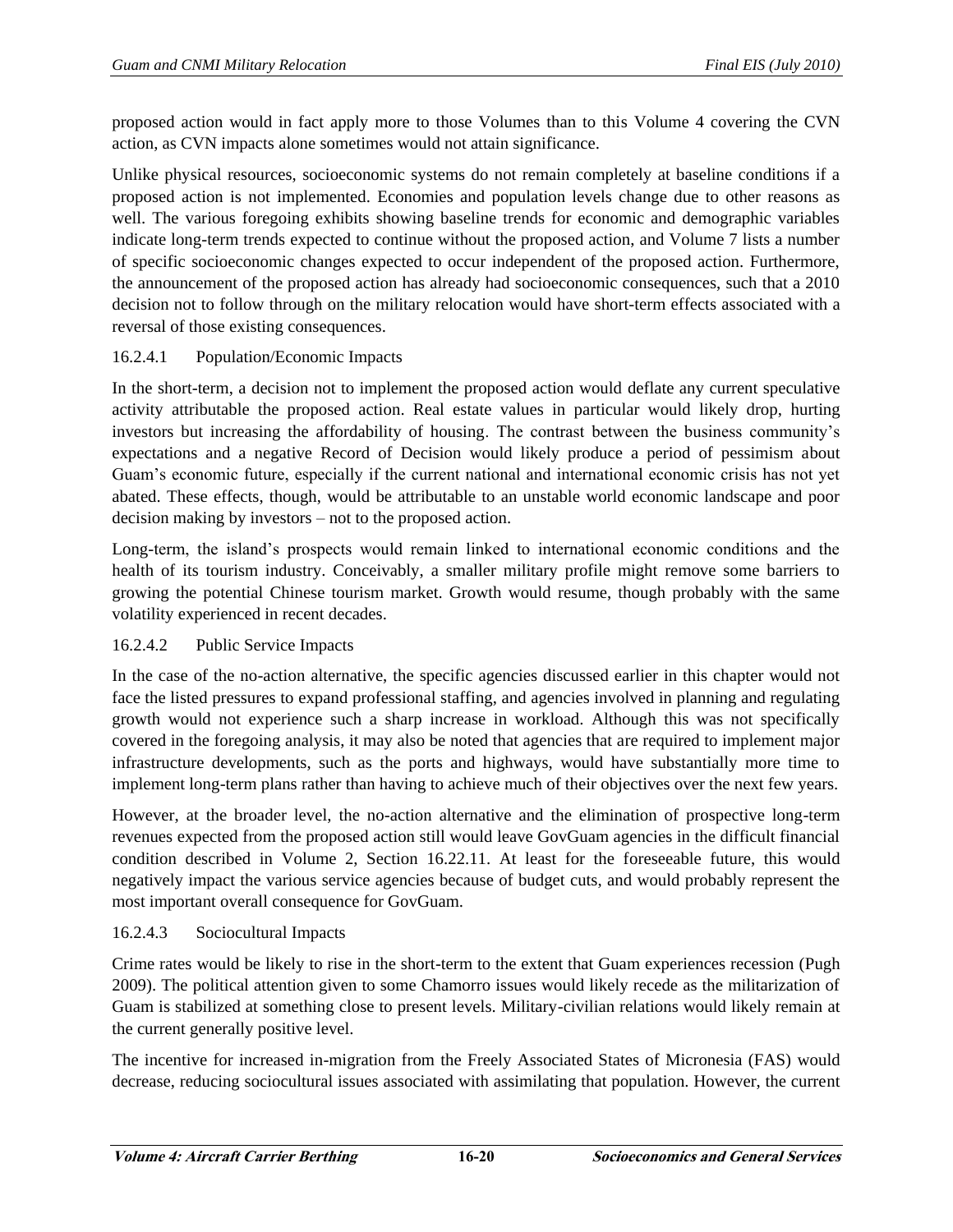incentives for providing support for those populations, both on Guam and the Micronesian states themselves, would also be lessened, with detrimental implications for those populations.

# **16.2.5 Summary of Proposed Mitigation Measures**

A review of the above impacts shows that the proposed action has the potential to have beneficial economic impacts, and significant sociocultural impacts on Guam. The proposed mitigations identified below focus on the issues where significant sociocultural impacts were identified.

Table 16.2-24 summarizes proposed mitigation measures.

| <b>Impact Area</b>        | <b>Potential Mitigation Measures</b>                                                                                                                                  |
|---------------------------|-----------------------------------------------------------------------------------------------------------------------------------------------------------------------|
| Crime and Social Order    | • DoD would increase collaborative programs with GovGuam public safety agencies<br>to develop a comprehensive and regular shore patrol system, and maintain a regular |
|                           | visible preventative presence.                                                                                                                                        |
|                           | • DoD would continue to participate in CMTF to address community crime and social                                                                                     |
|                           | order concerns such as effective crime prevention strategies and information sharing.                                                                                 |
|                           | • DoD would continue cross-training exercises with the GovGuam safety agencies.                                                                                       |
|                           | • DoD would assist by leading a federal inter-agency effort to identify other federal                                                                                 |
|                           | programs and funding sources for collaborative efforts between the governments of                                                                                     |
|                           | Guam, CNMI and FAS to enhance cultural awareness.                                                                                                                     |
| Chamorro Issues/          | • Implement a collaborative effort with construction worker contractors to implement                                                                                  |
| <b>Community Cohesion</b> | an orientation course on Guam local culture, language and history, designed in                                                                                        |
|                           | conjunction with the Guam Department of Chamorro Affairs and Chamorro cultural<br>specialists, to be attended by all arriving H2B workers.                            |
|                           | • Implement a mayoral outreach task force aimed at developing military-civilian                                                                                       |
|                           | relationships, to minimize local community perceptions of separations of military                                                                                     |
|                           | and civilian communities. The task force would work with each mayor and their staff                                                                                   |
|                           | to integrate military participation in existing cultural or recreational community                                                                                    |
|                           | events, expand on existing military outreach activities, and develop new civilian-                                                                                    |
|                           | military collaborative projects as determined by the task force and mayors.                                                                                           |
|                           | • Implement an orientation course on Guam local culture, language and history,                                                                                        |
|                           | designed in conjunction with the Guam Department of Chamorro Affairs and                                                                                              |
|                           | Chamorro cultural specialists, to be attended by all arriving active-duty DoD                                                                                         |
|                           | personnel their dependents, and military civilian workers.                                                                                                            |
|                           | • Develop a military-civilian cultural organization to promote tours, education, and<br>volunteer opportunities.                                                      |
|                           | • Expand sister village programs to promote military civilian community interaction.                                                                                  |
|                           | • Implement the use of UoG and GCC locations for DoD adult education classes, to                                                                                      |
|                           | promote community integration, consistent with DoD policies.                                                                                                          |
|                           | • Implement an orientation course on Guam local laws and culture, language and                                                                                        |
|                           | history, designed in conjunction with GovGuam public safety agencies, the Guam                                                                                        |
|                           | Department of Chamorro Affairs and Chamorro cultural specialists, to be attended                                                                                      |
|                           | by all arriving service members prior to shore leave on the island of Guam.                                                                                           |
|                           | • DoD would assist by leading a federal inter-agency effort to identify other federal                                                                                 |
|                           | programs and funding sources for GovGuam addressing the following:                                                                                                    |
|                           | • Supporting the development of Chamorro cultural sites and activities, such as a                                                                                     |
|                           | museum and/or cultural center, Chamorro language immersion school, adult                                                                                              |
|                           | Chamorro language education, and cultural performance and arts organizations;<br>• Job counseling assistance to be made available to low income families through the  |
|                           | Guam Department of Labor (with US funds), which would include training sessions                                                                                       |
|                           | on how to fill out job applications, identify skills, and prepare resumes for job                                                                                     |
|                           | opportunities;                                                                                                                                                        |
|                           | • Before and/or after school programs for children on Guam including formal and                                                                                       |

**Table 16.2-24. Summary of Proposed Mitigation Measures**